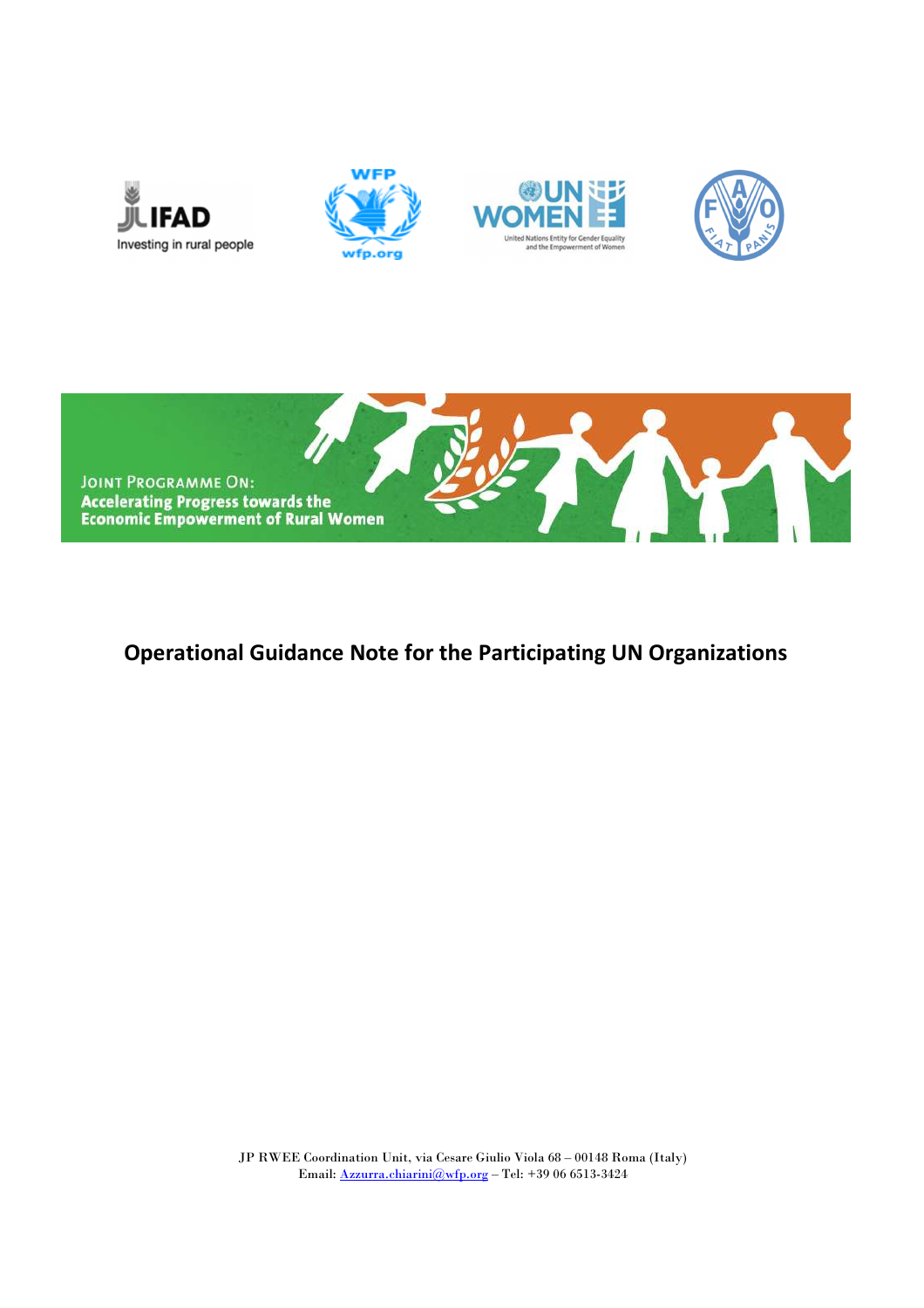# **Table of Contents**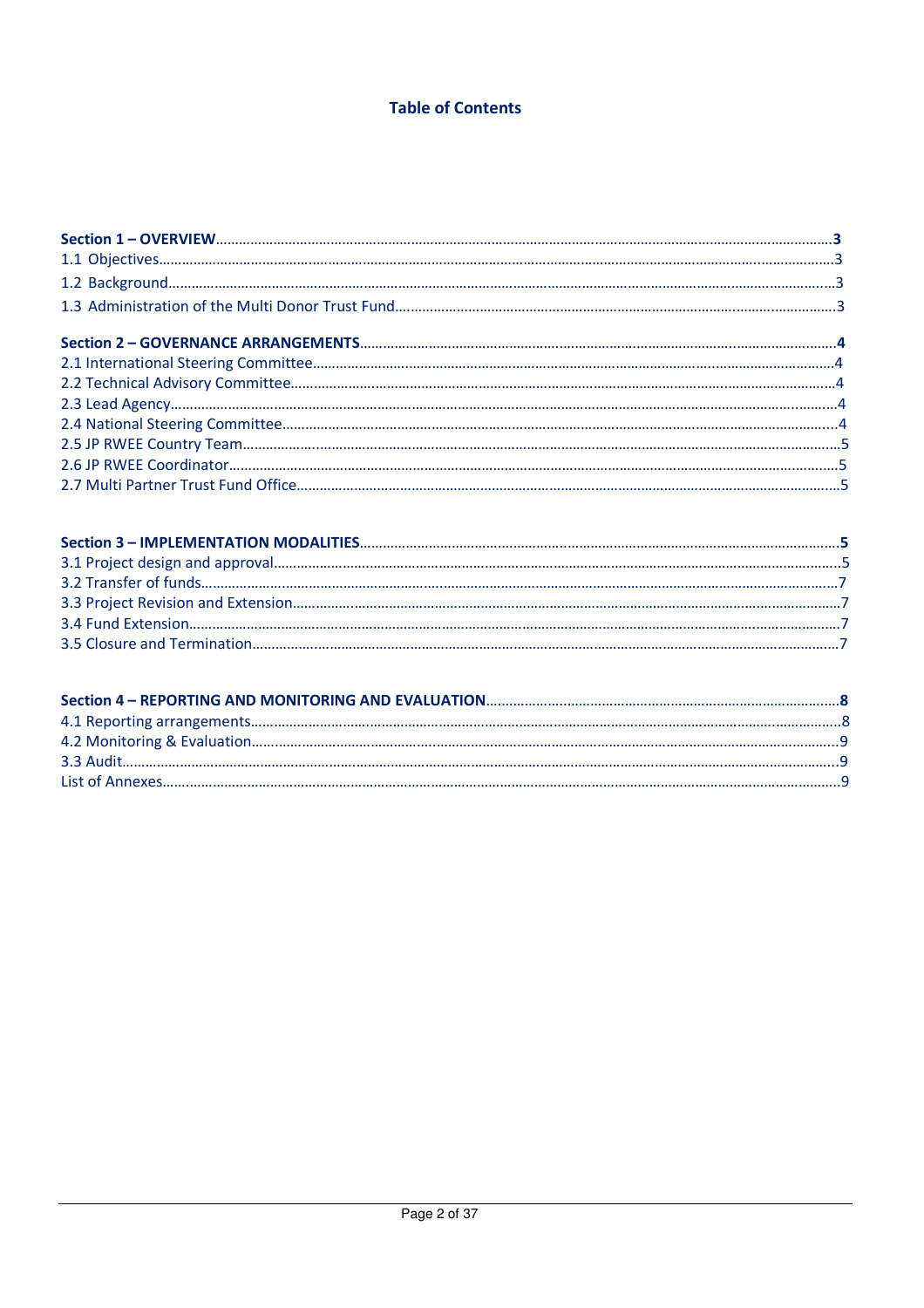# **Section 1 OVERVIEW**

#### **1.1 Objectives**

The Operational Guidance Note describes how the Joint Program *Accelerating Progress towards the Economic Empowerment of Rural Women (RWEE)* manages different activities and steps of the fund implementation cycle. It provides an overview of the funds objectives, describes the structure and roles of the various actors, and the processes for accepting contributions, allocations and fund transfers, project revisions, reporting and closure.

#### **1.2 Background**

The Joint Programme on "Accelerating Progress towards the economic empowerment of rural women" is implemented in Ethiopia, Guatemala, Kyrgyzstan, Liberia, Nepal, Niger and Rwanda. The coalition of FAO, IFAD, UNWOMEN and WFP is expected to generate synergies that capitalize on each agency's mandate, comparative advantage and institutional strength to generate more lasting and wider-scale improvements in the living conditions and rights of rural women and girls in the context of sustainable rural development. The JP focuses on four key outcomes:

- 1. Improved food and nutrition security,
- 2. Increased incomes to sustain livelihoods;
- 3. Enhanced leadership and participation in rural institutions and in shaping laws, policies and programmes,
- 4. More gender-responsive policy environment for the economic empowerment of rural women.

The seven countries covered by the programme were selected based on, among others, the following criteria: strong agency presence, a conducive environment, Government's commitment for gender equality and women's empowerment, economic profile, existence of ongoing programmatic initiatives on which the programme can build on, and pilot countries for the Purchase for Progress (P4P) programme.

#### **1.3 Administration of the Multi Donor Trust Fund**

The Participating Organizations of the JP RWEE have appointed UNDP to act, through its MPTF<sup>1</sup> Office, as the Administrative Agent (AA) for the JP in accordance with the terms and conditions set out in Terms of Reference of the MPTF and in the standard Memorandum of Understanding signed between the AA and the Participating Organizations on 16 April, 2013. The administration of the programme follows the "Pass-Through" Fund Management Option<sup>2</sup>. UNDP performs the AA functions through the MPTF Office in accordance with the planning and financial procedures explained in the UNDG Guidance Note on Joint Programming. As per these guidelines, the arrangements for management, review and coordination should be documented, including the roles and responsibilities of the Administrative Agent (AA).

.<br>-

<sup>&</sup>lt;sup>1</sup> UN Multi-Partner Trust Fund

<sup>&</sup>lt;sup>2</sup> UNDP's Accountability when acting as Administrative Agent in MDTFs and/or UN Joint Programmes using the pass-through fund management modality.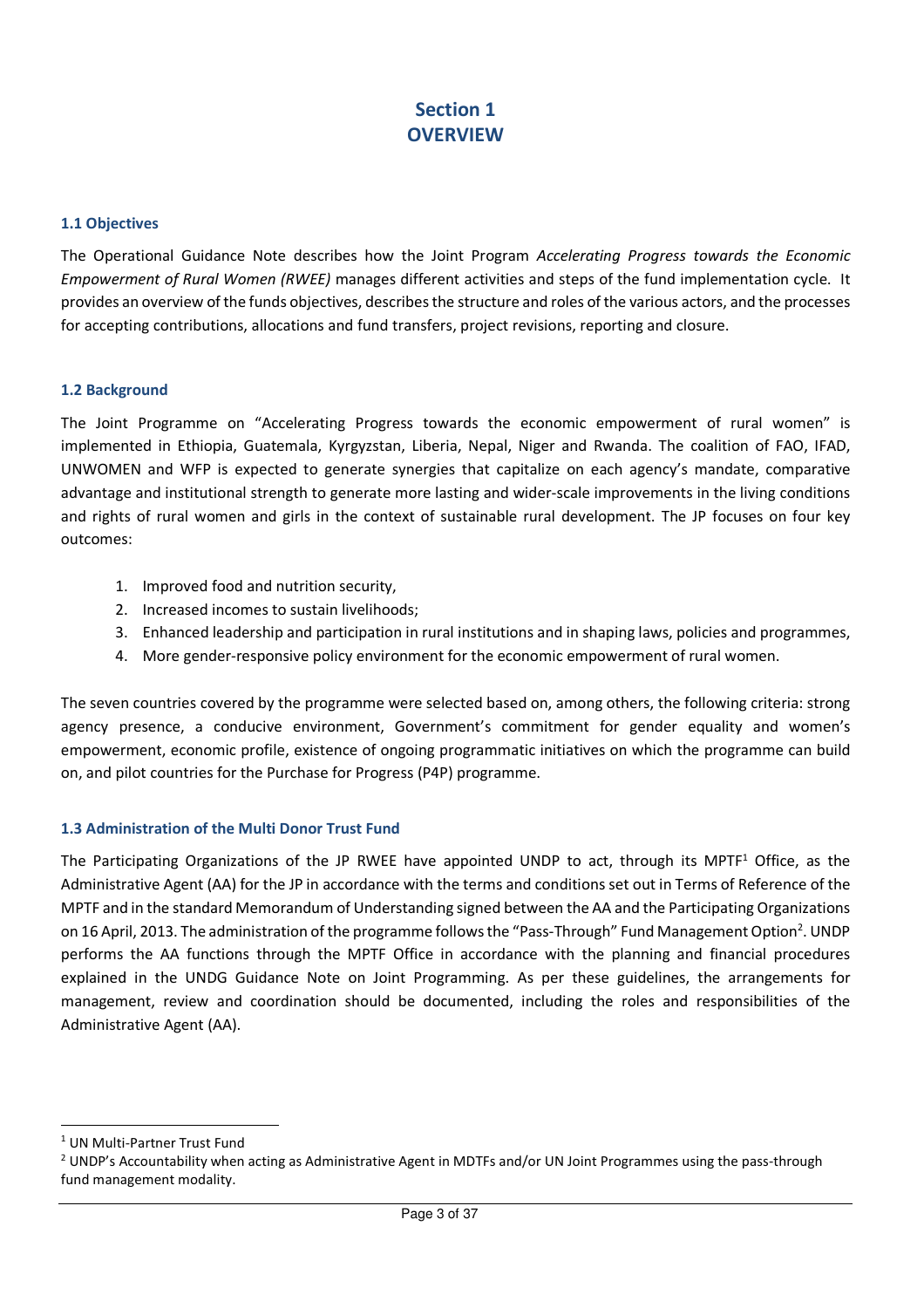# **Section 2 GOVERNANCE ARRANGEMENTS**

### **2.1 International Steering Committee<sup>3</sup>**

An International Steering Committee (ISC) has been established to oversee the allocation of funds and to provide strategic vision and direction to the implementing partners, establish requirements and priorities, including coordination with other relevant initiatives. The ISC is chaired by a Senior Official from one of the four Participating Agencies. The Chair is selected on a rotational basis for a period of one year. Secretariat services will be provided by the JP RWEE Coordinator. The ISC makes decisions by consensus of the members, and, as necessary, endorses decisions virtually through electronic platforms.

#### **2.2 Technical Advisory Committee<sup>4</sup>**

The role of the Technical Advisory Committee is principally to provide operational support to the International Steering Committee (ISC) by providing all the necessary information needed for the ISC to take decisions on the RWEE. Specifically, the TAC, together with the JP RWEE Coordinator, will review project proposals and budgets proposed by the National Steering Committees to (i) determine whether proposals are eligible for funding, and (ii) among those eligible, suggest approval of the proposed allocation of budget among project proposals, based on previous country performance iii) review country financial and narrative reports to assess the work plans' implementation status, so as to measure the programme's performance.

#### **2.3 Lead Agencies**

The lead agency in a country coordinates activities related to the consultative process for the roll out of the programme at country level, including the engagement with the Government and local donors; it is also responsible for the consolidation of the country narrative annual report. The JP RWEE Coordinator will consolidate the Global narrative annual report based on the inputs from the Country Offices. The MPTF Office as AA will submit the narrative and financial reports to Donors.

| Country           | Lead agency    |
|-------------------|----------------|
| <b>ETHIOPIA</b>   | UNWOMEN/IFAD   |
| <b>GUATEMALA</b>  | <b>WFP</b>     |
| <b>KYRGYZSTAN</b> | <b>UNWOMEN</b> |
| LIBERIA           | <b>UNWOMEN</b> |
| <b>NFPAL</b>      | <b>UNWOMEN</b> |
| <b>NIGER</b>      | <b>FAO</b>     |
| <b>RWANDA</b>     | <b>WFP</b>     |

## **2.4 National Steering Committee**

<u>.</u>

A National Steering Committee (SC) of the RWEE Fund has been set up in each of the countries covered by the programme. The national SC will be co-chaired by the designated government official and the representative from the lead Agency. The members of the national SC are: a representative from each of the participating entities; a representative from each of the relevant/involved ministries (for instance, agriculture/rural development and

<sup>&</sup>lt;sup>3</sup> The Terms of Reference of the ISC are available upon request made to the JP RWEE Coordinator.

<sup>&</sup>lt;sup>4</sup> The Technical Advisory Committee (TAC) Terms of reference are also available upon request.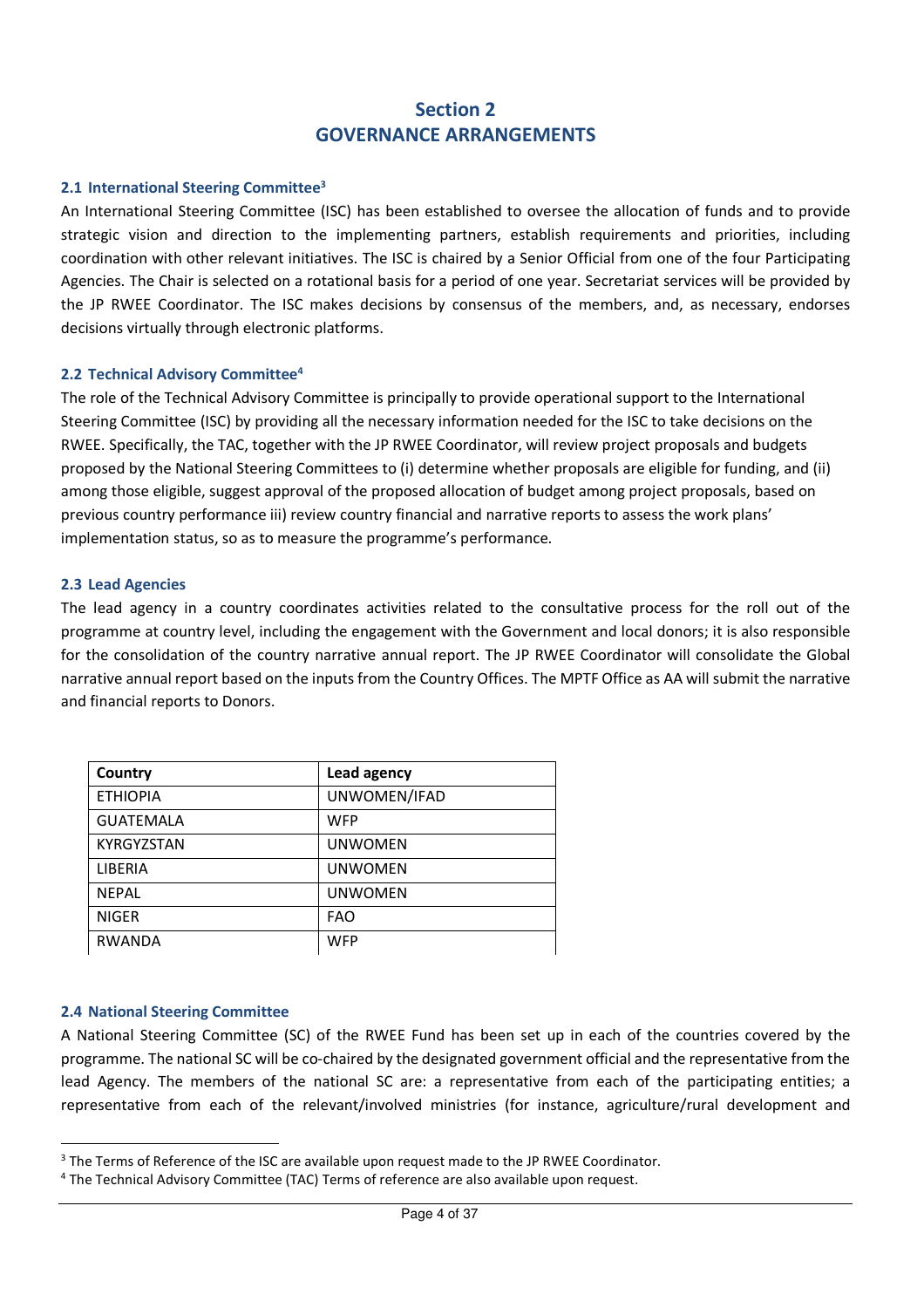gender/women's affairs); representatives from the main donors to the programme. The SC oversees the allocation of funds to the different components of the country programme; provides coordination and guidance on programme strategic vision and implementation; reviews and approves the periodic narrative and financial progress reports consolidated by the administrative agent.

## **2.5 JP RWEE Country Team**

In addition to the National Steering Committee, in each country, a JP RWEE Country Team has been established to build synergies, address cross sector matters and review progress in the implementation of the programme's activities. The JP RWEE Country Team perform the same role in-country as the TAC at the global level and includes the National Programme Coordinator.

## **2.6 JP RWEE Coordinator<sup>5</sup>**

The JP RWEE Coordinator is responsible for the overall management of the programme and is based in Rome. The JP RWEE Coordinator reports to a designated senior official from the host organization and provides Secretariat support to the International Steering Committee. The JP Terms of Reference are attached to the Op Manual.

# **2.7 Multi Partner Trust Fund Office (MPTFO)**

On behalf of the Participating UN Organizations, the MPTF Office:

- Receives contributions from donors that wish to provide financial support to the Fund;
- Administers such funds received, in accordance with the above-mentioned MoU, including the provisions relating to winding up the Fund account and related matters; administers the Joint Programme Account in accordance with the regulations, rules, directives and procedures applicable to it, including those relating to interest;
- Subject to availability of funds, disburses such funds based on instructions from the International Steering Committee, in line with the budget set forth in the Joint Programme Document;
- Consolidates annual statements and reports, based on submissions provided by each participating UN Organization, and provides these to each donor that has contributed to the Fund and to the ISC;
- Provides final reporting, including notification that the Fund has been fully expended or has been wound up in accordance with the Fund ToR.

# **Section 3 IMPLEMENTATION MODALITIES**

## **3.1 Project design and approval**

<u>.</u>

All JP RWEE Country Teams are requested to prepare a Project proposal encompassing the 5-year duration of the project (October 2012- October 2017). The proposal has to be drafted based on the concept notes/project proposal already prepared for the utilization of the Norwegian and Swedish contributions, using the templates provided in **Annex 2 & 3** (JP RWEE Project Proposal Submission Form and Country Workplan ) The proposal should include planned budget (specifying the amount of funding already received and the funding gaps.)

<sup>&</sup>lt;sup>5</sup> The Terms of Reference for the JP RWEE Coordinator are also available upon request from JP country teams.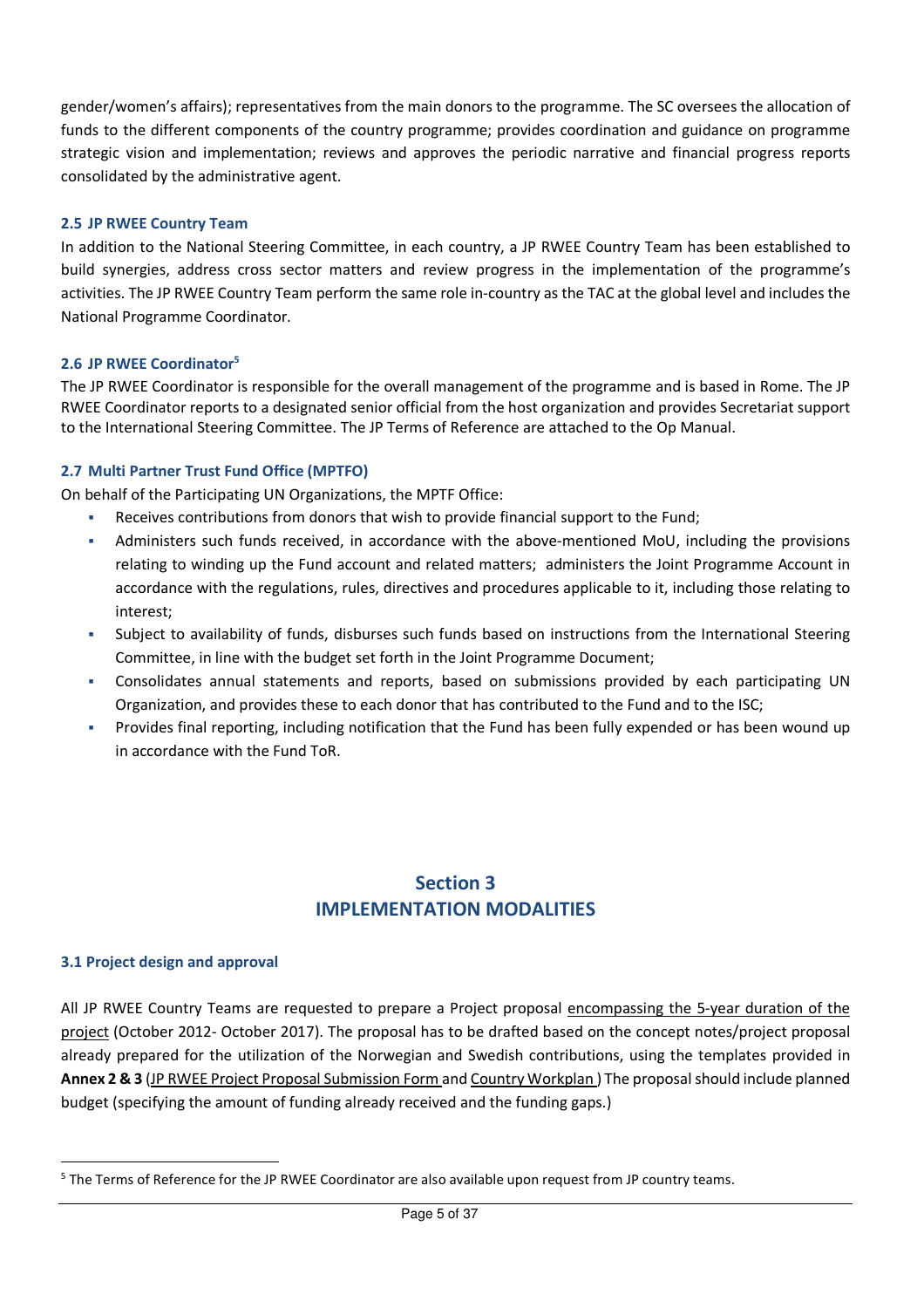Such proposals, signed by the representatives of the 4 Organisations, should be sent to the JP RWEE Coordinator for further assessment by the TAC.

Project eligibility is made by the TAC in consideration of a proposal's capacity to comply with the following criteria:

| No             | <b>ELIGIBIILITY CRITERIA</b>                                                                                                                           | <b>DESCRIPTION</b>                                                                                                                                                                                                  | <b>SOURCE OF VERIFICATION</b>                                                                                                                                                            |
|----------------|--------------------------------------------------------------------------------------------------------------------------------------------------------|---------------------------------------------------------------------------------------------------------------------------------------------------------------------------------------------------------------------|------------------------------------------------------------------------------------------------------------------------------------------------------------------------------------------|
| $\mathbf{1}$   | <b>RELEVANCE</b>                                                                                                                                       |                                                                                                                                                                                                                     |                                                                                                                                                                                          |
|                | 1.1 The project proposal is relevant to<br>the needs of rural women in the<br>targeted<br>country/area.<br>When<br>relevant,<br>proposals<br>project   | Project proposal's objectives, activities and<br>outputs address the needs and priorities of<br>rural women.                                                                                                        | Crosscheck with UNDAF and other gender<br>assessment reports                                                                                                                             |
|                | encompass measures to address<br>gender-based violence and other<br>tensions that arise from post conflict<br>situation in the country/area.           | When relevant, they also clearly define how<br>to address violence against women and<br>other tensions resulting from post conflict<br>situations in the country/area                                               |                                                                                                                                                                                          |
|                | 1.2 The project proposal is consistent<br>with the JP RWEE programme<br>objectives                                                                     | The projects intends to:<br>i. Improve food security and nutrition<br>ii. Increase income opportunities<br>iii. Enhance leadership and participation<br>iv. Improve gender responsiveness of policy<br>environment. | Comparison between project proposal and<br>JP global framework                                                                                                                           |
| $\overline{2}$ | <b>ALIGNMENT</b>                                                                                                                                       |                                                                                                                                                                                                                     |                                                                                                                                                                                          |
|                | 2.1 The project is aligned to<br>government development priorities<br>and strategies in support to rural<br>women.                                     | Government bodies and agencies are<br>actively engaged in project design and<br>implementation                                                                                                                      | Proven links between project and gender<br>aspects of national development strategies<br>and strategies for women's empowerment.<br>Consistency<br>with UNDAF<br>programme<br>framework. |
| 3              | <b>ADDED VALUE</b>                                                                                                                                     |                                                                                                                                                                                                                     |                                                                                                                                                                                          |
|                | RWEE JP<br>added<br>value<br>3.1<br>is<br>demonstrated by synergies<br>and<br>complementarities<br>among<br>the<br>mandates of participating agencies. | Governmental bodies and agencies are<br>actively engaged in project design and<br>implementation                                                                                                                    | Activities under the responsibility of each<br>agency represent a coherent project offer,<br>complementing one another and creating<br>synergies to achieve desired impacts.             |
| 4              | <b>INTERNAL COHERENCE</b>                                                                                                                              |                                                                                                                                                                                                                     |                                                                                                                                                                                          |
|                | 4.1 Project activities are designed in a<br>coherent<br>ensuring<br>way,<br>complementarity<br>consistent<br>and<br>sequencing                         | Different activities represent a coherent<br>project offer. The project provides pathways<br>for<br>women<br>empowerment<br>through<br>complementarities and synergies among<br>different activities.               | Activity descriptions and project proposal.<br>Comparison with previous project proposals<br>submitted to the ISC.                                                                       |
| 5              | <b>VALUE FOR MONEY</b>                                                                                                                                 |                                                                                                                                                                                                                     |                                                                                                                                                                                          |
|                | 5.1 Project activity budget is cost-<br>effective                                                                                                      | The budget proposed for the project<br>activities is realistic for the proposed<br>activities, ensuring that the best use of<br>resources is made                                                                   | Country costed activity plans and activity<br>descriptions in project proposal                                                                                                           |
| 6              | <b>FEASIBILITY</b>                                                                                                                                     |                                                                                                                                                                                                                     |                                                                                                                                                                                          |
|                | 6.1 Project targets are realistic with<br>proposed<br>respect to<br>outreach<br>timeframe and budget.                                                  | The activities are likely to be accomplished<br>within the proposed timeframe, and within<br>the estimated budget                                                                                                   | Country costed activities plans and activities<br>description in project proposals.                                                                                                      |
| 7              | <b>MANAGEMENT</b>                                                                                                                                      |                                                                                                                                                                                                                     |                                                                                                                                                                                          |
|                | 7.1<br>national<br>Project<br>team<br>demonstrates capacity to steer work<br>jointly and in an inclusive manner                                        | Demonstrated capacity to work together;<br>e.g. regular joint meetings, all concerned<br>agencies are involved in preparing proposals,<br>joint reporting.                                                          | Evidence of regular joint meetings, inclusive<br>reporting and balanced representation of<br>agencies in meetings and documents.                                                         |
| 8              | <b>FINANCIAL MANAGEMENT</b>                                                                                                                            |                                                                                                                                                                                                                     |                                                                                                                                                                                          |
|                | 8.1 Amount transferred to date to<br>each Pilot country has been spent<br>according to the workplan.                                                   | The amount allocated for the<br>implementation of planned activities has<br>been spent in a timely manner and in<br>accordance with the approved project<br>proposals.                                              | Financial data (even uncertified) per Agency                                                                                                                                             |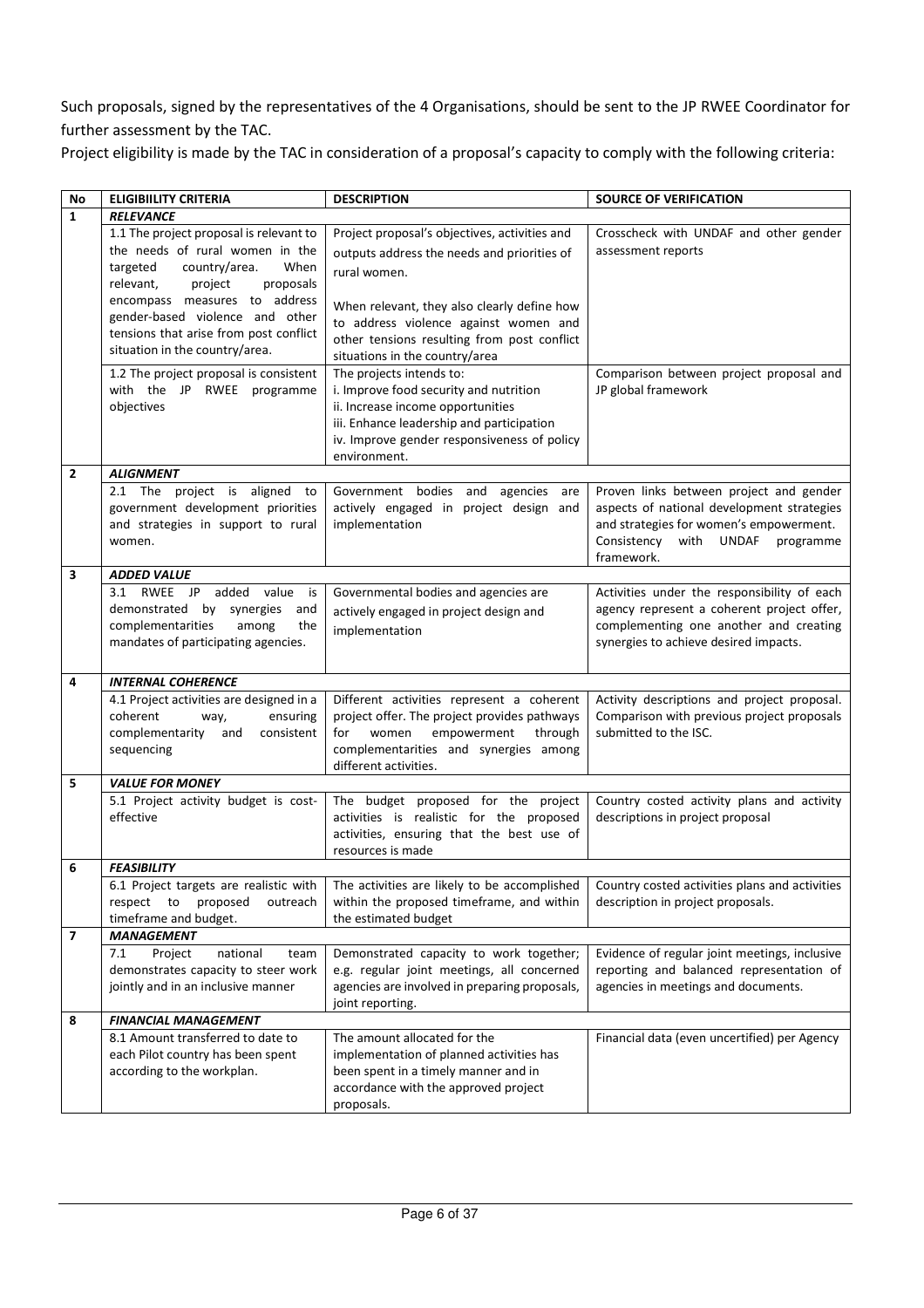Once the proposals are reviewed and recommended for approval by the TAC, the JP RWEE Coordinator circulates the documents to the ISC for approval. The approved proposals are posted to the MPTF GATEWAY<sup>6</sup>.

# **3.2 Transfer of Funds**

Upon availability of funds, and based on the approved project proposals as per the para 3.1, the JP RWEE Country Team will submit a requests for fund transfer to the JP RWEE Coordinator providing the following documentation:

- a) The Fund Transfer Request (**Annex 1**) signed by the NSC Chair;
- b) The JP RWEE Country Annual Work Plan and Budget (**Annex 4**), signed by the Country Office Representatives of the 4 Participating Organizations.

All the request have to be approved by the ISC<sup>7</sup>. The transfer of funds is made by the MPTF Office to the Headquarters of each Participating UN Organization. Each organization assumes complete programmatic and financial responsibility, in line with the MoU, for the funds disbursed to it by the MPTF Office.

Each Participating UN Organization establishes a separate ledger account for the receipt and administration of the funds disbursed to it by the Administrative Agent. Participating UN Organizations' Headquarters will upload financial information on the MPTF Office GATEWAY. Participating UN Organizations are entitled to deduct their indirect costs on contributions received, that cannot exceed 7% of programme expenditure.

## **3.3 Project revision and extension**

In case a revision into the budget categories allocation is required and does not exceed 20% of the original budget, the JP RWEE Country Team has to submit a project revision (including the budget) to the National Steering Committee that evaluates and approves those requests and informs the JP RWEE Coordinator.

If the budget modification goes beyond 20% of the original budget, once approved by the NSC the request has to be submitted to the TAC and ultimately to the ISC for final approval.

## **3.4 Fund Extension**

<u>.</u>

The JP RWEE Fund's operational end date is currently set at 14 October, 2017. There are ongoing discussions on the possibility of extending the fund's operational end date. Such extension would require ISC approval (with minutes signed by the ISC Chair) and an Amendment to the MoU.

## **3.5 Closure and termination**

All projects funded through the RWEE Fund have to end by the operational end date, which is currently set at 14 October 2017. At least six (6) months prior to that date, the JP RWEE Coordinator will follow up with the JP RWEE Country Teams in order to ensure the smooth completion of planned activities. The financial closure of the projects

<sup>&</sup>lt;sup>6</sup> The MPTF Gateway is the webpage where information can be found on the JP, including financial aspects : http://mptf.undp.org/factsheet/fund/RWF00

<sup>&</sup>lt;sup>7</sup> The allocation will be made using the JP RWEE Fund Allocation Form, prepared by the JP RWEE Coordinator who provides secretariat support to the ISC.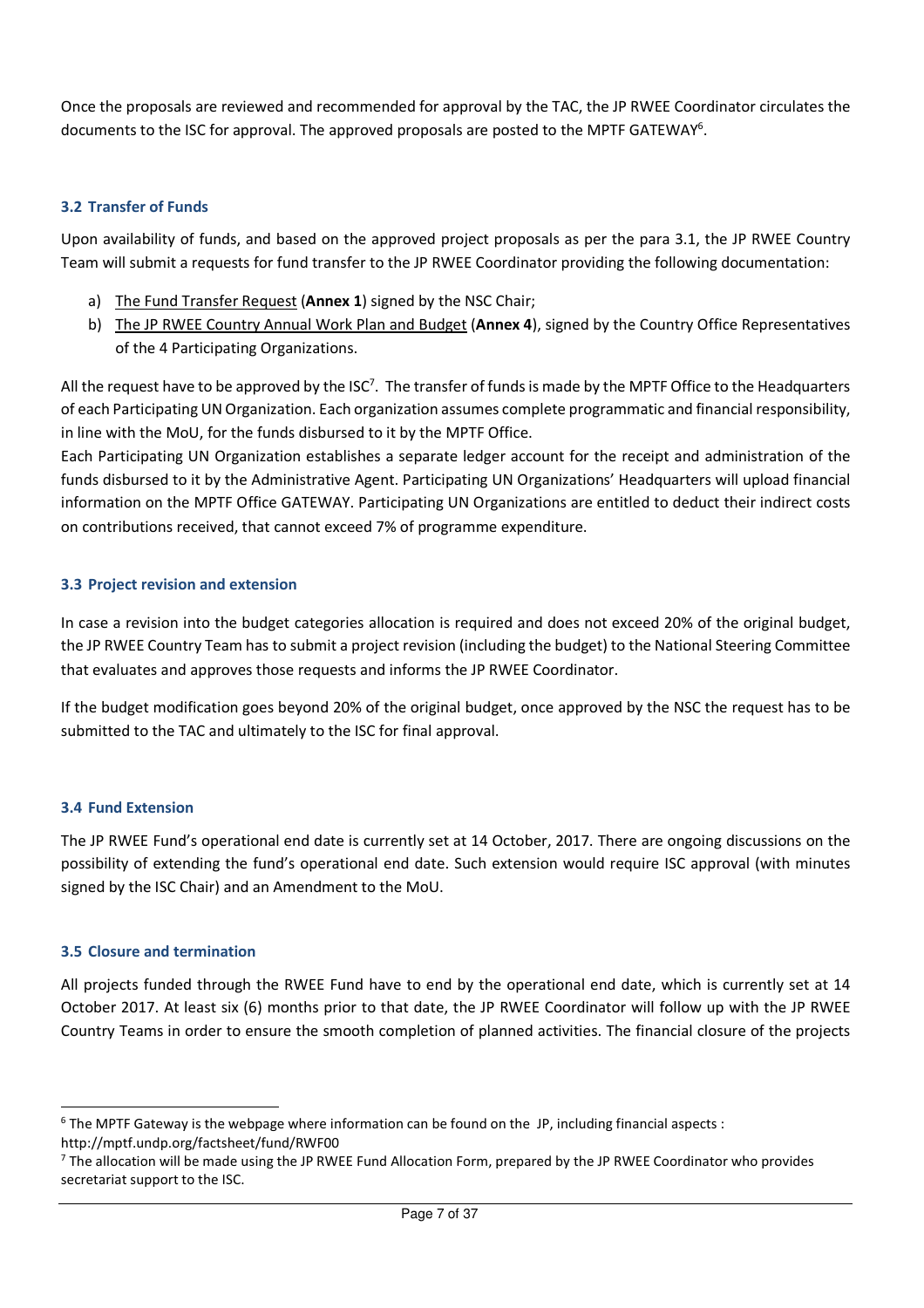will have to be within one year after the operational closure in order for the Fund Account to be wound up within 2 years after the operational end date

# **Section 4 REPORTING AND MONITORING & EVALUATION**

### **4.1 Reporting Arrangements**

Each JP RWEE Country Team is responsible to produce:

- 1 Country bi-annual narrative report covering the period of 01 January to 30 June of the current year (by **the 31st of July**) and
- 1 Annual narrative report covering the period from 01 January to 31 December of a given year (by the **10th of February** of the following year).

The template to be used for both the bi-annual and annual report is provided as **Annex 5.** The financial reporting will be the responsibility of the 4 Agencies HQs.

The reporting schedule to the donors of the JP RWEE fund is presented in the table below.

| <b>Report Name</b>                                                        | <b>Coordinating Author</b><br>/Consolidator    | <b>Approving</b><br><b>Authority</b>                               | <b>Deadline for</b><br>submission to<br>donors                                                        | <b>Required</b><br>Language |
|---------------------------------------------------------------------------|------------------------------------------------|--------------------------------------------------------------------|-------------------------------------------------------------------------------------------------------|-----------------------------|
| <b>Country Bi-annual Narrative Progress</b><br>Report                     | JP RWEE Country<br>Team/JP RWEE<br>Coordinator | <b>NSC</b>                                                         | 30 September                                                                                          |                             |
| <b>Country Annual Narrative Progress</b><br>Report*                       | JP RWEE Country<br>Team/JP RWEE<br>Coordinator | <b>NSC</b>                                                         | 31 March                                                                                              |                             |
| <b>Annual Financial Progress Report</b>                                   | Participating UN<br>Organizations HQ level     | Financial<br>Officer/<br>Comptroller                               | 30 April                                                                                              |                             |
| <b>Consolidated Annual Narrative</b><br><b>Progress Report</b>            | JP RWEE Coordinator                            | <b>ISC</b>                                                         | 31 May                                                                                                | <b>English</b>              |
| <b>Certified Financial Annual Statements</b><br>(Source and Use of Funds) | <b>MPTF Office</b>                             | <b>MPTF</b><br>Executive<br>Coordinator<br>and UNDP<br>Comptroller | 31 May                                                                                                |                             |
| <b>Final Consolidated Joint Programme</b><br>Narrative Report**           | JP RWEE Country<br>Team/JP RWEE<br>Coordinator | <b>ISC</b>                                                         | No later than 4<br>months (30 April) of<br>the year following<br>the financial closing<br>of the Fund |                             |
| <b>Certified Final Financial Statement</b><br>(Sources and Uses of Funds) | <b>MPTF Office</b>                             | <b>MPT Executive</b><br>Coordinator                                | No later than six<br>months (30 June) of<br>the year following                                        |                             |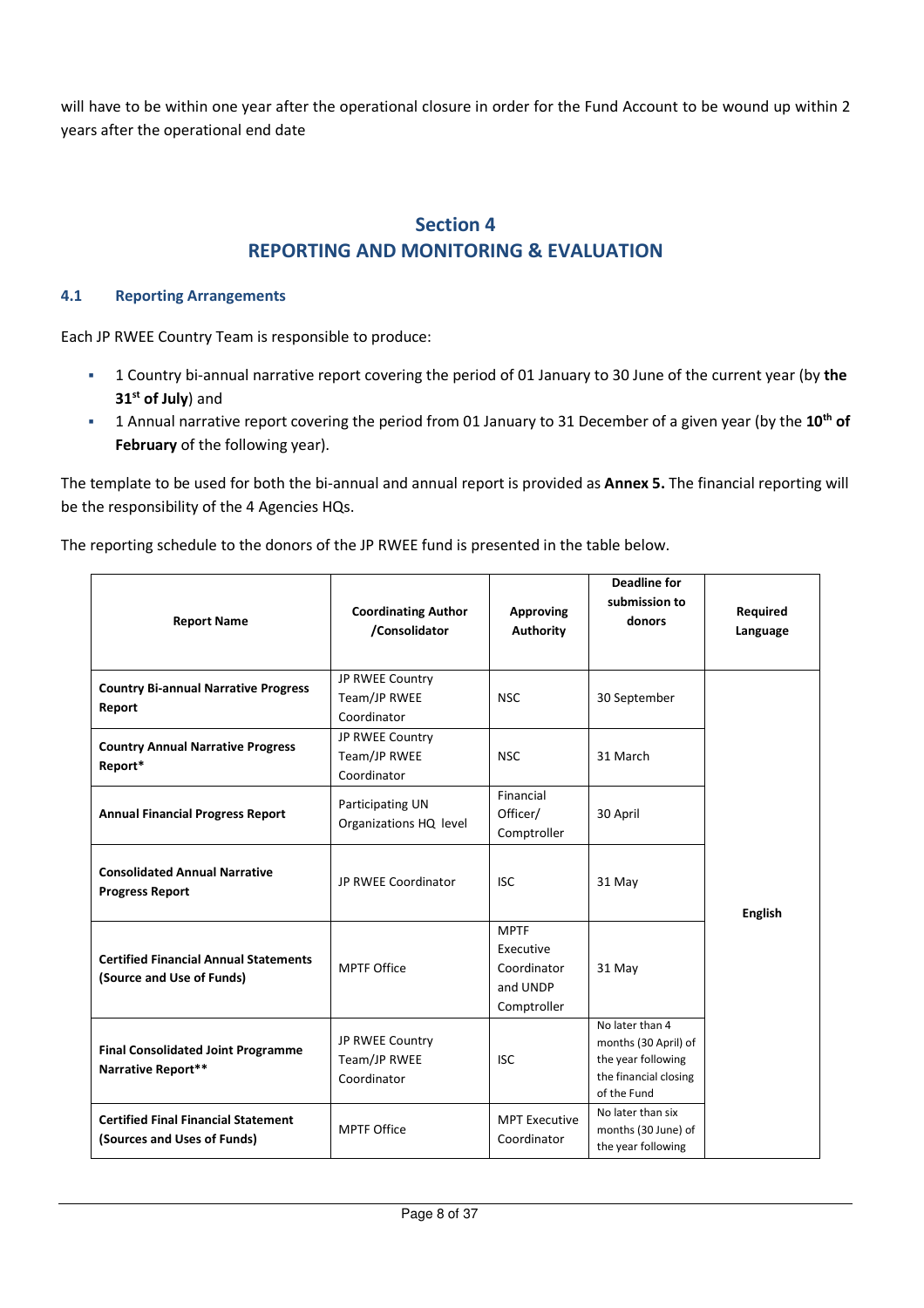|  | the MDTF financial |  |
|--|--------------------|--|
|  | closing            |  |
|  |                    |  |

The MPTF Office receives the following reports:

- a. Annual Narrative Progress Report**.** This report is produced by the ISC Secretariat through an integrated Joint Programme reporting arrangement. The report should be reviewed by the TAC before it is **submitted to the MPTF Office by 31 March** of each year.
- b. Financial Progress Report. Each Participating UN organization's Headquarters uploads financial information automatically into the MPTF Office's financial system.

At the end of the Fund (currently set at October 2017), each JP RWEE Country Team will also have to produce a Final Joint Programme Country Narrative report, that will be published in the MPTF Gateway and will be instrumental for the preparation of the Final Consolidated Joint Programme Narrative Report. The template for the preparation of the Final Country Narrative report (**Annex 6**) is shared at this stage for information only.

# **4.2 Monitoring & Evaluation**

A comprehensive JP RWEE Performance Monitoring Framework (PFM) has been developed (**Annex 7**), based on the RWEE joint programme document, and highlighting the performance indicators, data source, collection methods and frequency, baseline and targets for each result (goal, outcomes and outputs).

# **An update on the PFM will have to be submitted by the JP RWEE Country Teams along with the bi-annual and annual narrative reports.**

Both an external mid-term and final evaluations of the programme are planned. Their compliance with the norms of evaluation in the UN system will be ensured with support from the Evaluation Units of the Four Entities

## **4.3 Audit**

The MPTF Office and Participating UN Organizations will be audited in accordance with their own Financial Regulations and Rules and, in case of MDTFs, in accordance with the Framework for auditing multi-donor trust funds which has been agreed to by the Internal Audit Services of participating UN organizations and endorsed by the UNDG in September 2007.

#### **List of Annexes**

- **Annex 1**: Fund Transfer Request Form
- **Annex 2**: JP RWEE Project Proposal Submission Form
- **Annex 3**: JP RWEE Country Workplan and Budget
- **Annex 4:** JP RWEE Country Annual Workplan and Budget
- **Annex 5**: Bi-annual and Annual Narrative Progress Report Template
- **Annex 6**: Final Joint Programme Narrative Report
- **Annex 7**: JP RWEE Performance Monitoring Framework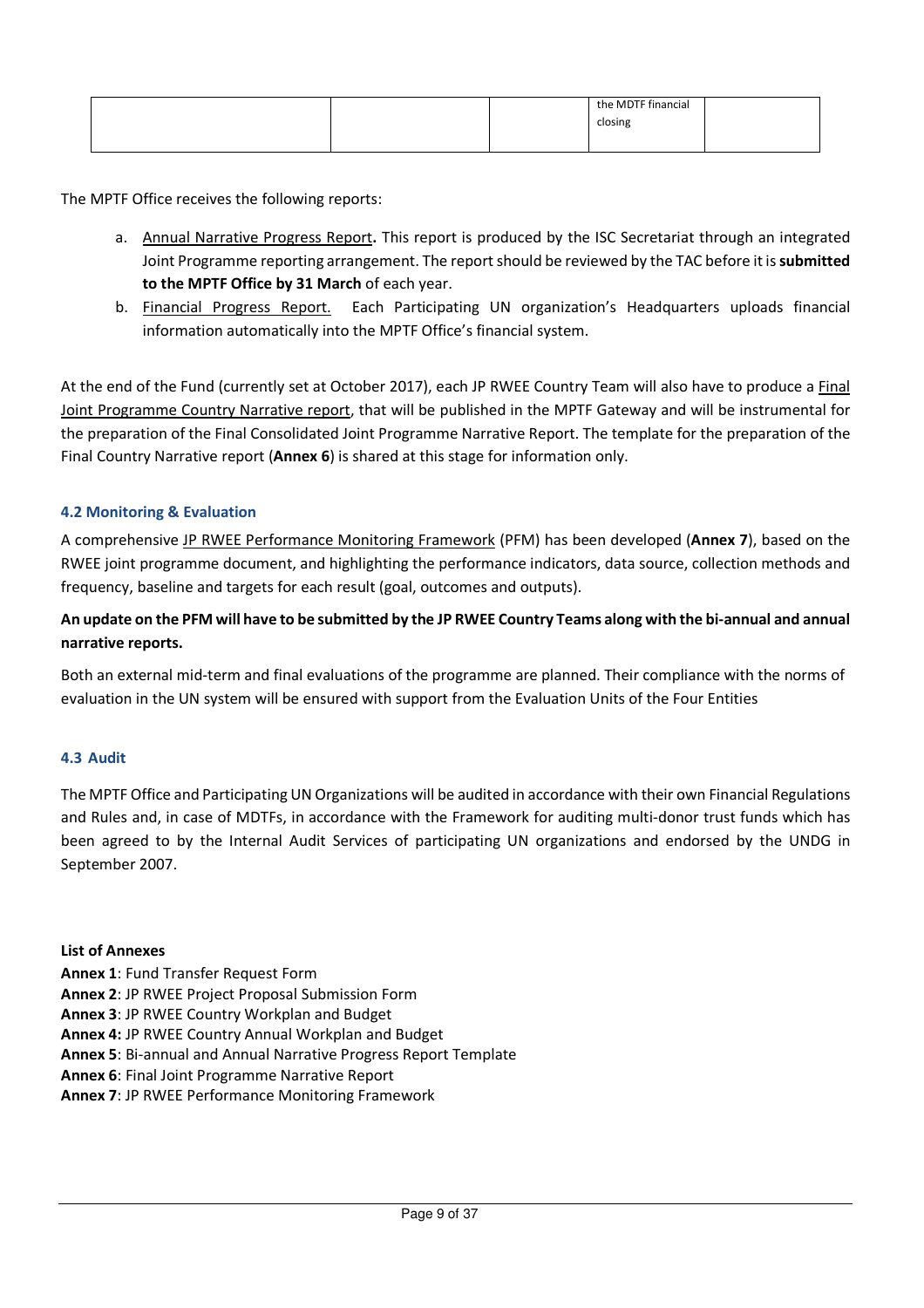Templates of the Reports can also be downloaded from the MPTF Office GATEWAY: *http://mptf.undp.org/document/reporting* or requested to the ISC secretariat: Azzurra Chiarini: azzurra.chiarini@wfp.org

# *Annex 1: Fund Transfer Request Form*

| Fund Transfer Request Form to Multi-Partner Trust Fund Office, UNDP<br><b>UNITED NATIONS</b><br><b>DEVELOPMENT GROUP</b><br>U N<br>D.<br>P                                                                                                                                                                                              |                                                                                                 |                                                                                |                                               |                                                                                                          |                                                                  |                                  |                                                                                                                                                                                                                               |
|-----------------------------------------------------------------------------------------------------------------------------------------------------------------------------------------------------------------------------------------------------------------------------------------------------------------------------------------|-------------------------------------------------------------------------------------------------|--------------------------------------------------------------------------------|-----------------------------------------------|----------------------------------------------------------------------------------------------------------|------------------------------------------------------------------|----------------------------------|-------------------------------------------------------------------------------------------------------------------------------------------------------------------------------------------------------------------------------|
| From:                                                                                                                                                                                                                                                                                                                                   |                                                                                                 |                                                                                |                                               |                                                                                                          | Joint Programme Title :                                          |                                  |                                                                                                                                                                                                                               |
| E-mail:                                                                                                                                                                                                                                                                                                                                 |                                                                                                 |                                                                                |                                               |                                                                                                          | Joint Programme No:                                              |                                  |                                                                                                                                                                                                                               |
| JP focal point & email                                                                                                                                                                                                                                                                                                                  |                                                                                                 |                                                                                |                                               |                                                                                                          |                                                                  |                                  |                                                                                                                                                                                                                               |
| Country:                                                                                                                                                                                                                                                                                                                                |                                                                                                 |                                                                                |                                               |                                                                                                          | Theme                                                            |                                  |                                                                                                                                                                                                                               |
|                                                                                                                                                                                                                                                                                                                                         | Amounts in USD - Please do NOT use decimals.                                                    |                                                                                |                                               |                                                                                                          |                                                                  |                                  |                                                                                                                                                                                                                               |
| Participating UN<br>Organization(s), as<br>applicable                                                                                                                                                                                                                                                                                   | E-mail contact for the<br>Participating Organization at<br><b>Country Level</b>                 | <b>Total Approved</b><br>Allocation previously<br>signed FTR (Whole<br>Period) | Final allocation based<br>on NSC/PMC approval | Difference between<br>previously signed FTR<br>and final allocation<br>(If no changes,<br>should $= 0$ ) | <b>Total previously</b><br>transferred amount (if<br>applicable) | Amount Requested at<br>this time | Remaining Balance after<br>this request<br>$(s$ hould = 0)                                                                                                                                                                    |
| (Use English Acronym)                                                                                                                                                                                                                                                                                                                   |                                                                                                 | A                                                                              | в                                             | $C = A - B$                                                                                              | D                                                                | Е                                | Е                                                                                                                                                                                                                             |
| PUNO <sub>1</sub>                                                                                                                                                                                                                                                                                                                       |                                                                                                 |                                                                                |                                               |                                                                                                          |                                                                  |                                  |                                                                                                                                                                                                                               |
| PUNO <sub>2</sub>                                                                                                                                                                                                                                                                                                                       |                                                                                                 |                                                                                |                                               |                                                                                                          |                                                                  |                                  |                                                                                                                                                                                                                               |
| PUNO <sub>3</sub>                                                                                                                                                                                                                                                                                                                       |                                                                                                 |                                                                                |                                               |                                                                                                          |                                                                  |                                  |                                                                                                                                                                                                                               |
| PUNO <sub>4</sub>                                                                                                                                                                                                                                                                                                                       |                                                                                                 |                                                                                |                                               |                                                                                                          |                                                                  |                                  |                                                                                                                                                                                                                               |
|                                                                                                                                                                                                                                                                                                                                         |                                                                                                 |                                                                                |                                               |                                                                                                          |                                                                  |                                  |                                                                                                                                                                                                                               |
|                                                                                                                                                                                                                                                                                                                                         |                                                                                                 |                                                                                |                                               |                                                                                                          |                                                                  |                                  |                                                                                                                                                                                                                               |
|                                                                                                                                                                                                                                                                                                                                         | <b>Grand Total:</b><br>Please check here if there is a change in the overall budget allocation: |                                                                                |                                               |                                                                                                          |                                                                  |                                  |                                                                                                                                                                                                                               |
| I hereby confirm that the funds requested are calculated in accordance with the approved Annual Work Plan & Joint Programme Document. I also certify that the copy transmitted to the MPTF Office<br>is a true copy of the original which is secured by the RC Office. I also confirm that the PUNOs' indirect cost does not exceed 7%. |                                                                                                 |                                                                                |                                               |                                                                                                          |                                                                  |                                  |                                                                                                                                                                                                                               |
| Signature                                                                                                                                                                                                                                                                                                                               |                                                                                                 | Signature                                                                      |                                               |                                                                                                          |                                                                  |                                  | Date: _______________                                                                                                                                                                                                         |
| Name:                                                                                                                                                                                                                                                                                                                                   |                                                                                                 | Name:                                                                          |                                               |                                                                                                          |                                                                  |                                  | Date: and the contract of the contract of the contract of the contract of the contract of the contract of the contract of the contract of the contract of the contract of the contract of the contract of the contract of the |
| Title:                                                                                                                                                                                                                                                                                                                                  | <b>Resident Coordinator</b>                                                                     | Title:                                                                         | Chair of Steering Committee                   |                                                                                                          |                                                                  |                                  |                                                                                                                                                                                                                               |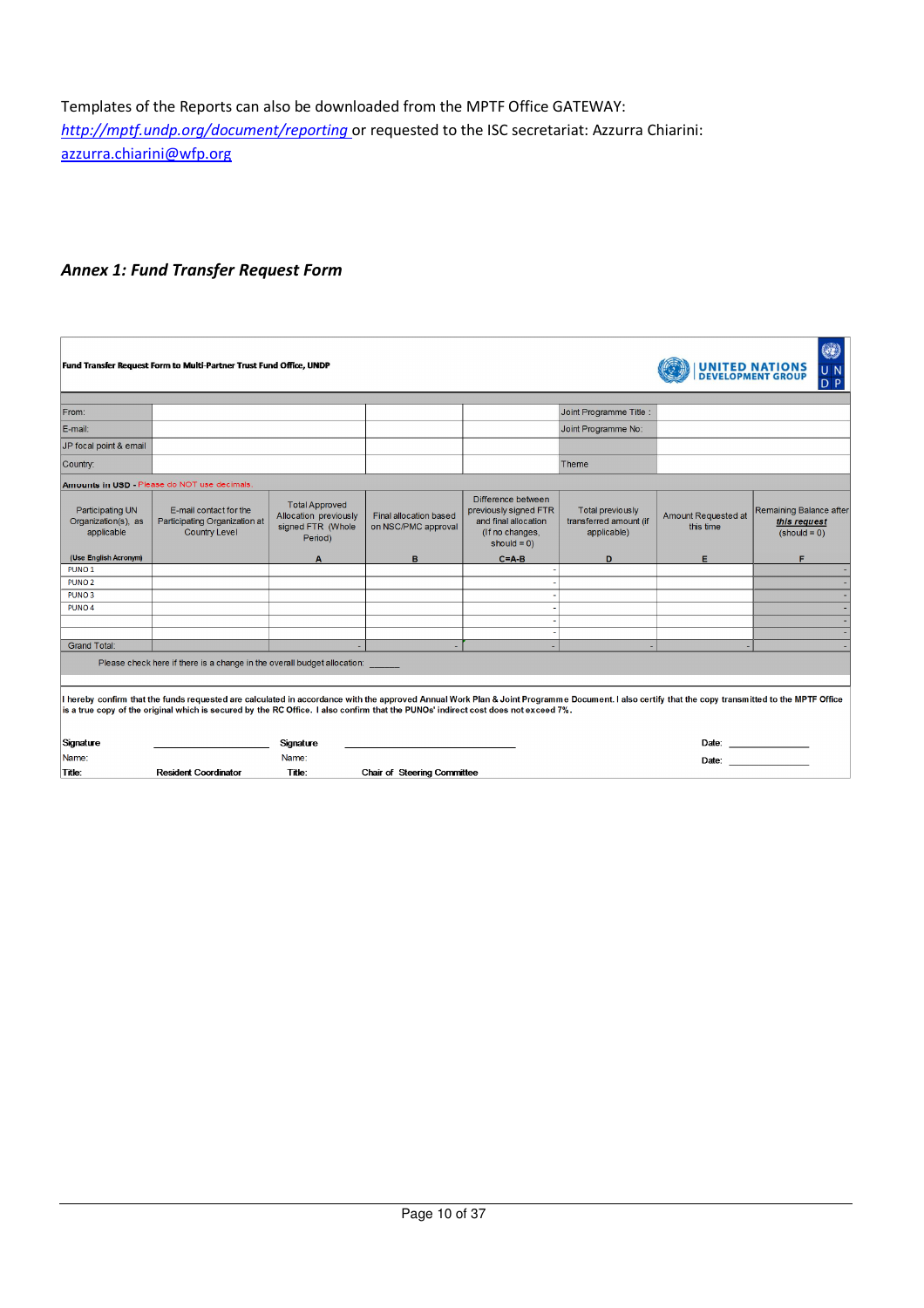

*Annex 2: JP RWEE Project Proposal Submission Form* 



# **A Joint Country Programme by FAO, IFAD, UNWOMEN and WFP in Partnership with the Government of** *(add country)*

**Country Programme Proposal** 

| Country:                                           | (add country)                                                                                          |
|----------------------------------------------------|--------------------------------------------------------------------------------------------------------|
| Project Title:                                     | <b>Accelerating Progress Towards Economic</b><br><b>Empowerment of Rural Women in Rwanda</b><br>(RWEE) |
|                                                    |                                                                                                        |
| Total budget requested                             | US\$ (add total amount requested)                                                                      |
| Beneficiaries to be assisted with the contribution | Rural Women: (add number of expected<br>beneficiaries)                                                 |
| Duration of project:                               | $(Month) 201X - (Month) 201X$                                                                          |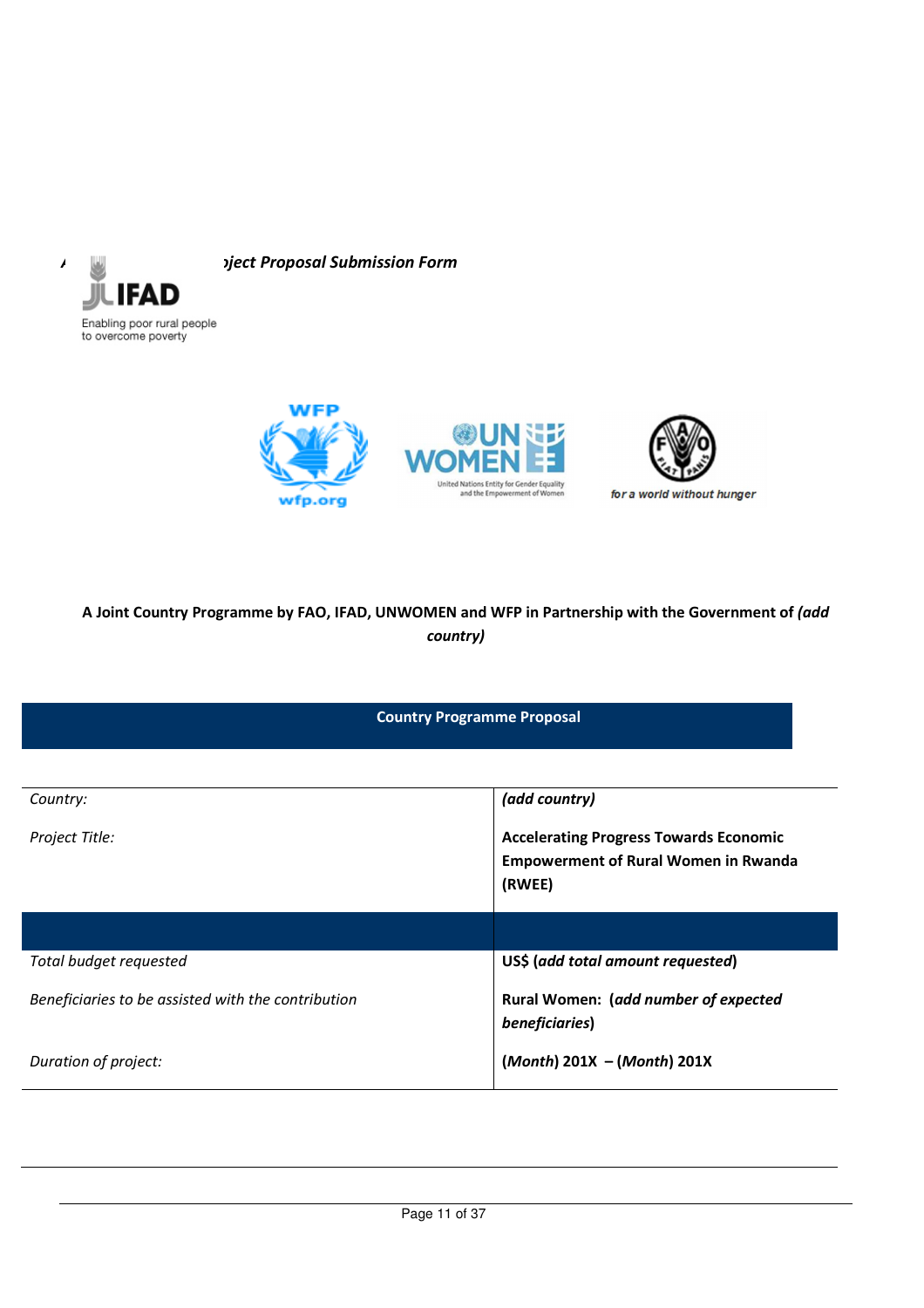| 1. Brief Background Information       |  |
|---------------------------------------|--|
|                                       |  |
|                                       |  |
|                                       |  |
|                                       |  |
|                                       |  |
|                                       |  |
|                                       |  |
|                                       |  |
| 2. Objectives                         |  |
|                                       |  |
|                                       |  |
|                                       |  |
|                                       |  |
|                                       |  |
|                                       |  |
|                                       |  |
|                                       |  |
|                                       |  |
|                                       |  |
|                                       |  |
|                                       |  |
| 3. Justification for the intervention |  |
|                                       |  |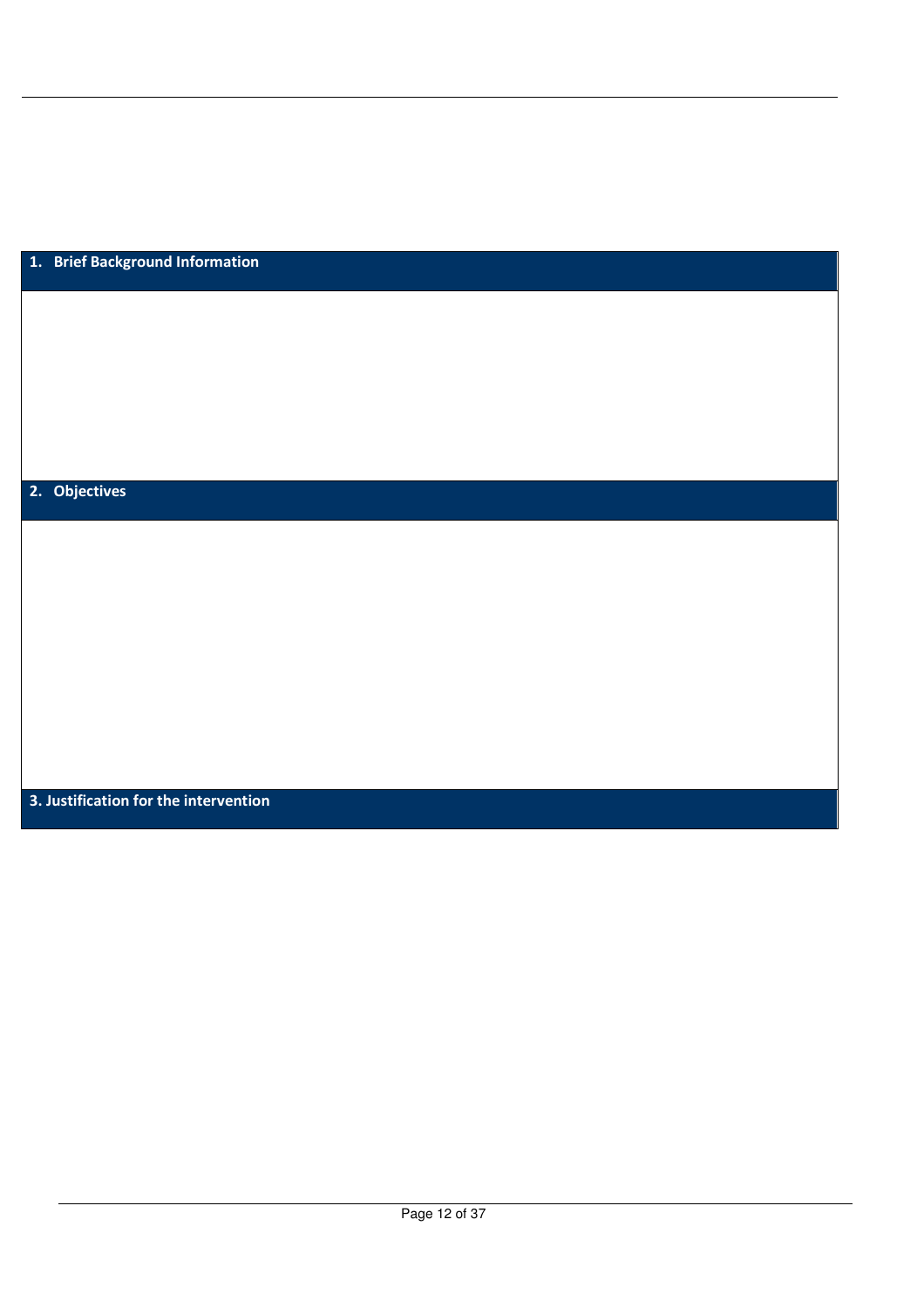## **4. Activities**

| <b>Activity Description</b>      | Place of<br>implementation | Number of<br>beneficiaries |        | Lead<br>Agency |
|----------------------------------|----------------------------|----------------------------|--------|----------------|
|                                  |                            | (women/men)                | In USD |                |
|                                  |                            |                            |        |                |
|                                  |                            |                            |        |                |
|                                  |                            |                            |        |                |
|                                  |                            |                            |        |                |
|                                  |                            |                            |        |                |
|                                  |                            |                            |        |                |
|                                  |                            |                            |        |                |
|                                  |                            |                            |        |                |
|                                  |                            |                            |        |                |
| <b>5. Modality of Activities</b> |                            |                            |        |                |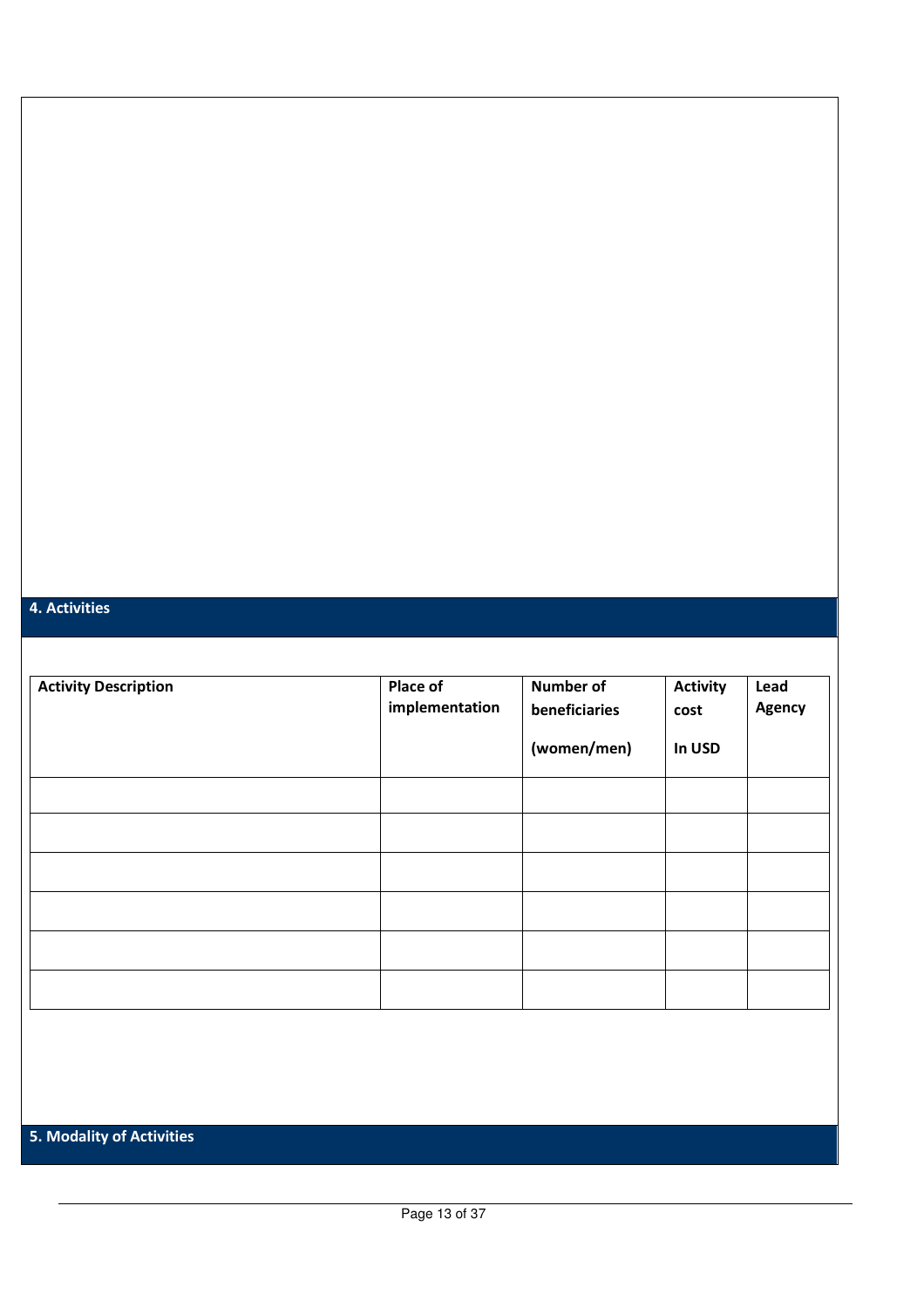| 7. PROGRAMME BUDGET (up to October 2017)       |            |             |                    |            |        |  |
|------------------------------------------------|------------|-------------|--------------------|------------|--------|--|
| <b>CATEGORY</b>                                | <b>FAO</b> | <b>IFAD</b> | <b>UNWOME</b><br>N | <b>WFP</b> | TOTAL* |  |
| 1. Staff and Other Personnel Cost              |            |             |                    |            |        |  |
| 2. Supplies, Commodities, Materials            |            |             |                    |            |        |  |
| 3. Equipment, Vehicles and Furniture including |            |             |                    |            |        |  |
| Depreciation                                   |            |             |                    |            |        |  |
| 4. Contractual Services                        |            |             |                    |            |        |  |
| 5. Travel                                      |            |             |                    |            |        |  |
| 6. Transfers and Grants Counterparts           |            |             |                    |            |        |  |
| 7. General Operating and Other Direct Costs    |            |             |                    |            |        |  |
| <b>Total Programme Costs</b>                   |            |             |                    |            |        |  |
| 8. Indirect Support Costs (cannot exceed 7%)   |            |             |                    |            |        |  |
| TOTAL                                          |            |             |                    |            |        |  |

# **6. Expected Outcomes**

The expected programmes outcomes are:

### **(DELETE BEFORE SUBMISSION)**

# **Explanation of Budget Categories**

1. Staff and other personnel costs: Includes all related staff and temporary staff costs including base salary, post adjustment and all staff entitlements.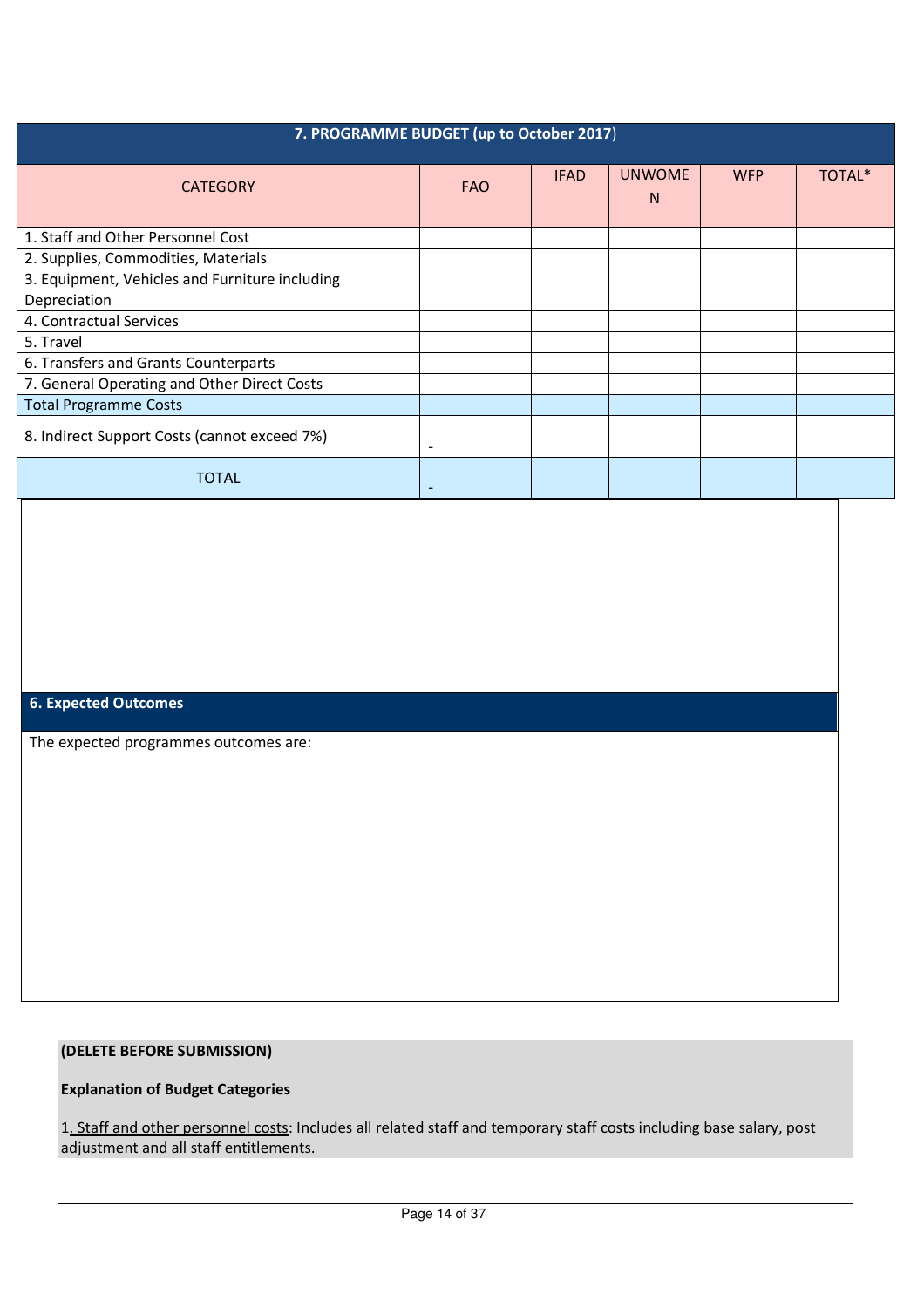2. Supplies, Commodities, Materials: Includes all direct and indirect costs (e.g. freight, transport, delivery, distribution) associated with procurement of supplies, commodities and materials. Office supplies should be reported as "General Operating".

3. Equipment, Vehicles and Furniture including Depreciation: For those reporting assets on UNSAS or modified UNSAS basis (i.e. expense up front) this would relate to all costs to put asset into service. For those who do donor reports according to IPSAS this would equal depreciation for period.

4. Contractual Services: Services contracted by an organization which follow the normal procurement processes. In IPSAS terminology this would be similar to exchange transactions. This could include contracts given to NGOs if they are more similar to procurement of services than a grant transfer.

5. Travel: Includes staff and non-staff travel paid for by the organization directly related to a project.

**8. Names and signatures of representatives of JP RWEE Country Team** 

6. Transfers and Grants to Counterparts: Includes transfers to national counterparts and any other transfers given to an implementing partner (e.g. NGO) which is not similar to a commercial service contract as per above. In IPSAS terms this would be more similar to non-exchange transactions.

7. General Operating and Other Direct Costs: Includes all general operating costs for running an office. Examples include telecommunication, rents, finance charges and other costs which cannot be mapped to other expense categories.

8. Indirect Support Costs: (No definition provided)

|                     | Name:  |  |
|---------------------|--------|--|
| (On behalf of FAO)  | Title: |  |
|                     | Date:  |  |
|                     | Name:  |  |
| (On behalf of IFAD) | Title: |  |
|                     | Date:  |  |

Page 15 of 37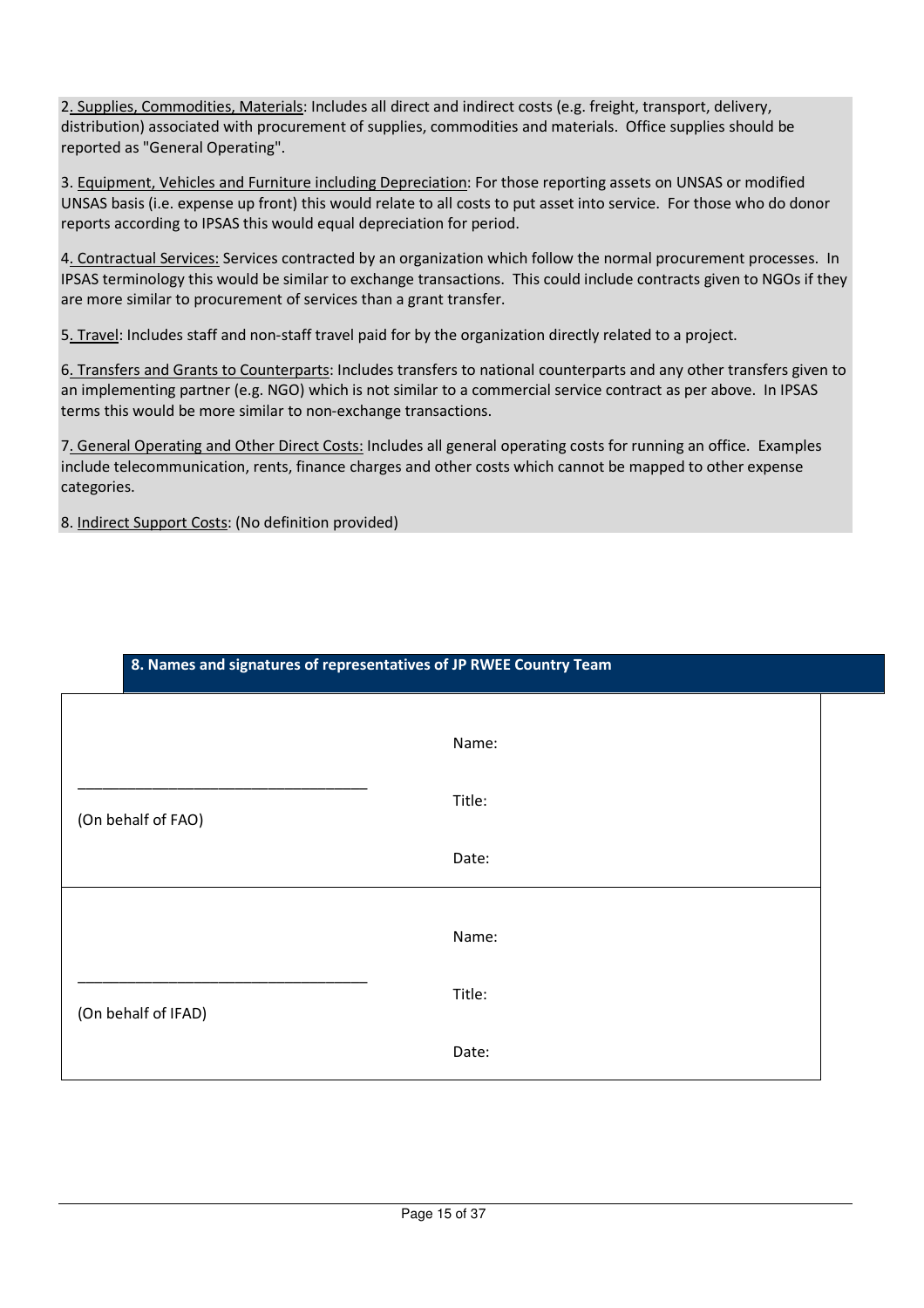|                         | Name:  |
|-------------------------|--------|
| (On behalf of UN WOMEN) | Title: |
|                         | Date:  |
|                         |        |
|                         | Name:  |
| (On behalf of WFP)      | Title: |
|                         | Date:  |

# **9. Contacts**

*(Add Contacts – including Position, Email and Telephone - of Focal Points for each Participating Organisation in the JP RWEE Country Team)*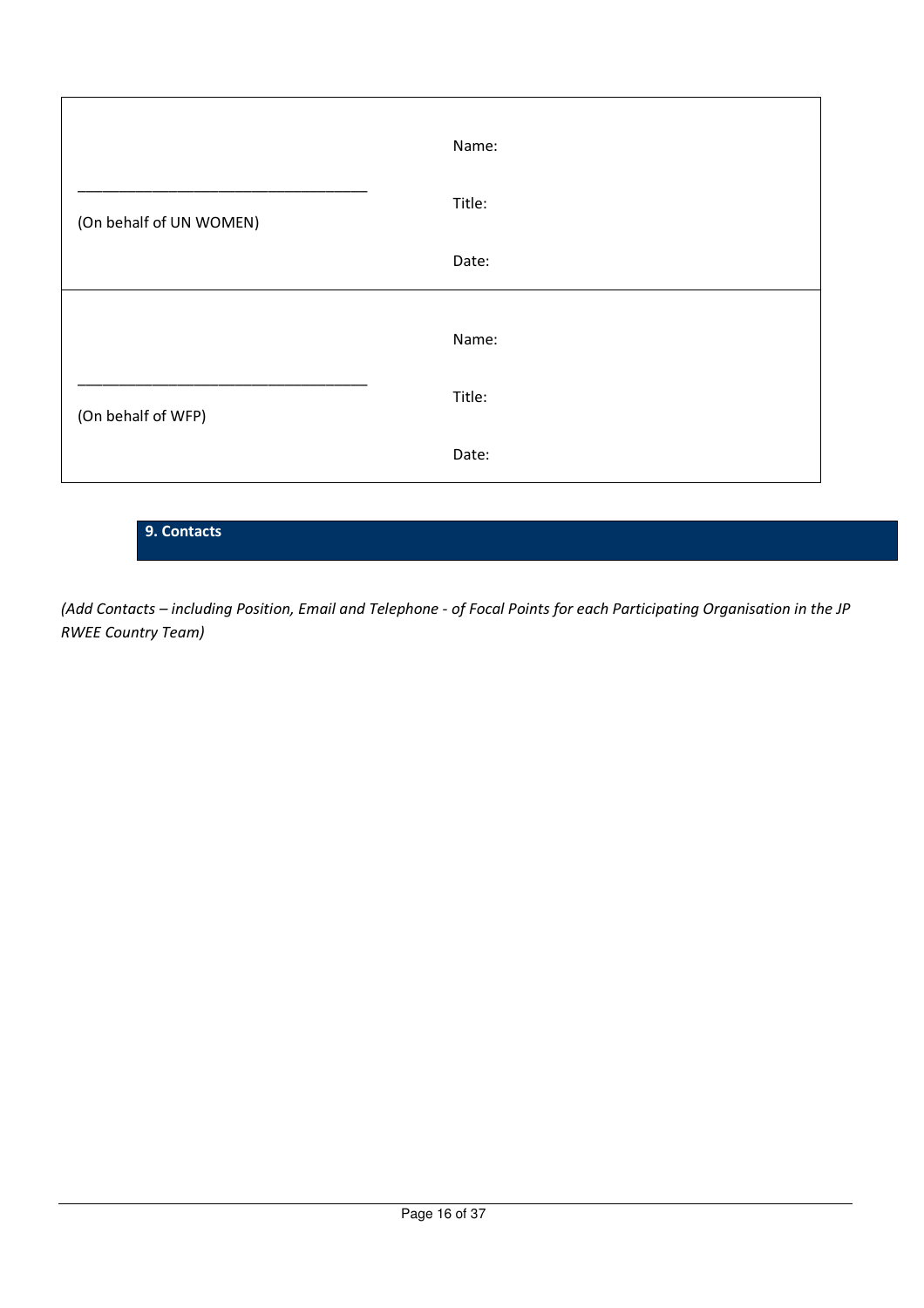**Country name:** *(add country)* **Lead Agency:** *(add Lead Agency)* 

This Costed Country Action Plan (CCAP) for *(insert country*) details activities that the JP RWEE Country Team can implement within the timeframe of the Joint Programme*.* 

In the table below, each priority activity is associated with the cost and the period planned for implementation taking into account the seasonality of agriculture, availability of partners and foreseen socio economic events. For each activity a Lead Agency has been identified in the Country Programme document based on the comparative advantage and specialisation.

| <b>Activity Description</b> | <b>Place of Implementation</b> | <b>Expected impact or</b><br>outcome | <b>Number of</b><br>beneficiaries<br>(women/men) | <b>Implementing</b><br><b>Partners</b> | <b>Starting</b><br>Date | <b>Ending Date</b> | <b>Activity Cost</b><br>(in USD) | Lead<br><b>Agency</b> |
|-----------------------------|--------------------------------|--------------------------------------|--------------------------------------------------|----------------------------------------|-------------------------|--------------------|----------------------------------|-----------------------|
|                             |                                |                                      |                                                  |                                        |                         |                    |                                  |                       |
|                             |                                |                                      |                                                  |                                        |                         |                    |                                  |                       |
|                             |                                |                                      |                                                  |                                        |                         |                    |                                  |                       |
|                             |                                |                                      |                                                  |                                        |                         |                    |                                  |                       |
|                             |                                |                                      |                                                  |                                        |                         |                    |                                  |                       |
|                             |                                |                                      |                                                  |                                        |                         |                    |                                  |                       |
|                             |                                |                                      |                                                  |                                        |                         |                    |                                  |                       |
|                             |                                |                                      |                                                  |                                        |                         |                    |                                  |                       |
|                             |                                |                                      |                                                  |                                        |                         |                    |                                  |                       |
|                             |                                |                                      |                                                  |                                        |                         |                    |                                  |                       |
|                             |                                |                                      |                                                  |                                        |                         |                    |                                  |                       |
|                             |                                |                                      |                                                  |                                        |                         |                    |                                  |                       |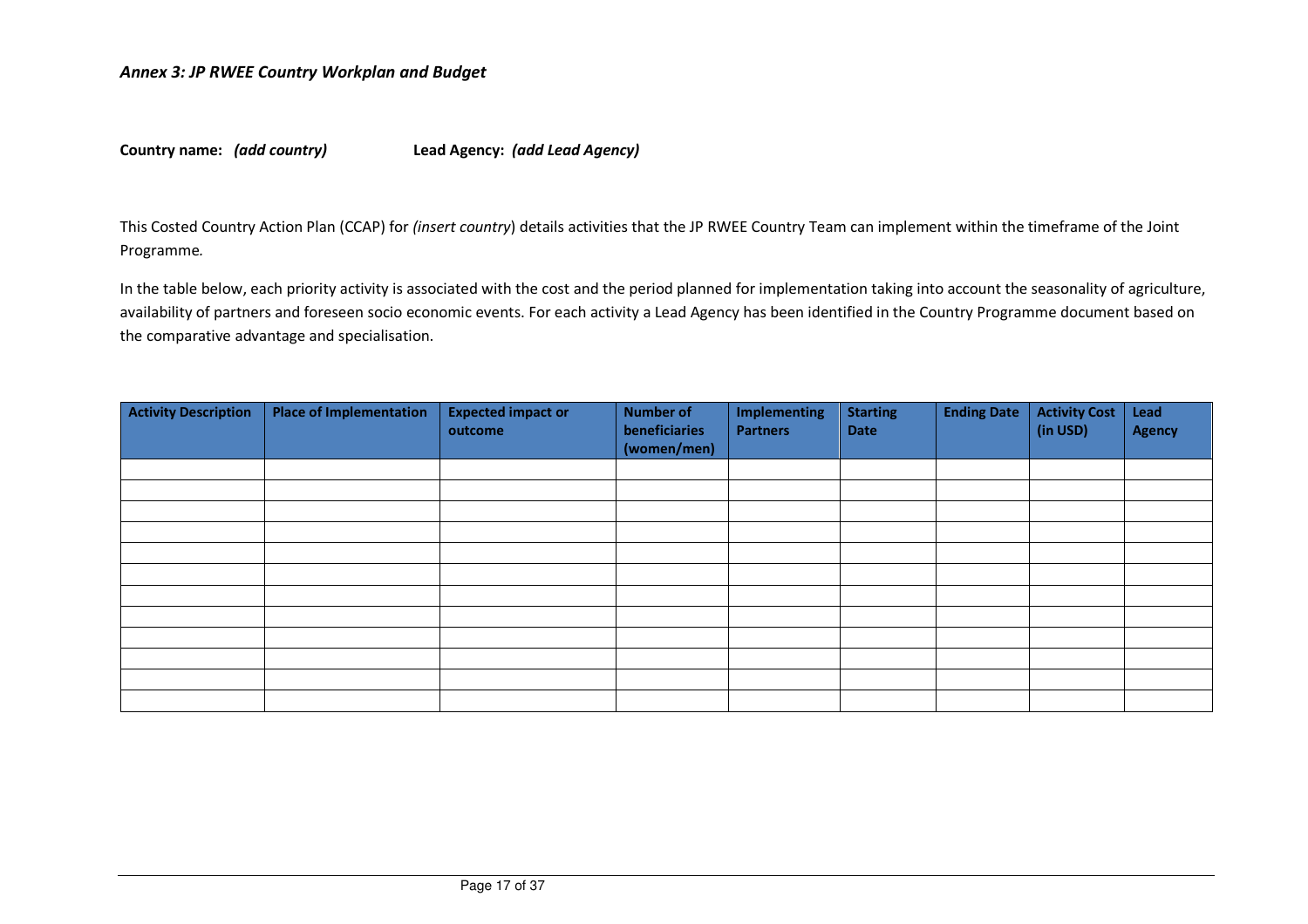**Country name:** *(add country)* **Lead Agency:** *(add Lead Agency)* 

This Costed Country Action Plan (CCAP) for *(insert country*) details activities that the JP RWEE Country Team can implement within a timeframe of 12 months, starting on *(add month-year)* up to *(add month – year).* 

In the table below, each priority activity is associated with the cost and the period planned for implementation taking into account the seasonality of agriculture, availability of partners and foreseen socio economic events. For each activity a Lead Agency has been identified in the Country Programme document based on the comparative advantage and specialisation.

| <b>Activity</b><br><b>Description</b> | <b>Place of</b><br>Implementation | <b>Expected</b><br>impact or<br>outcome | <b>Number of</b><br>beneficiaries<br>(women/men) | <b>Implementing</b><br><b>Partners</b> | <b>Starting</b><br><b>Date</b> | <b>Ending Date</b> | <b>Activity</b><br>Cost (in<br>USD) | Financial<br><b>Support</b><br>already<br>received<br>(in USD) | <b>Financial</b><br>gap to be<br>funded (in<br>USD) | Lead<br><b>Agency</b> |
|---------------------------------------|-----------------------------------|-----------------------------------------|--------------------------------------------------|----------------------------------------|--------------------------------|--------------------|-------------------------------------|----------------------------------------------------------------|-----------------------------------------------------|-----------------------|
|                                       |                                   |                                         |                                                  |                                        |                                |                    |                                     |                                                                |                                                     |                       |
|                                       |                                   |                                         |                                                  |                                        |                                |                    |                                     |                                                                |                                                     |                       |
|                                       |                                   |                                         |                                                  |                                        |                                |                    |                                     |                                                                |                                                     |                       |
|                                       |                                   |                                         |                                                  |                                        |                                |                    |                                     |                                                                |                                                     |                       |
|                                       |                                   |                                         |                                                  |                                        |                                |                    |                                     |                                                                |                                                     |                       |
|                                       |                                   |                                         |                                                  |                                        |                                |                    |                                     |                                                                |                                                     |                       |
|                                       |                                   |                                         |                                                  |                                        |                                |                    |                                     |                                                                |                                                     |                       |
|                                       |                                   |                                         |                                                  |                                        |                                |                    |                                     |                                                                |                                                     |                       |
|                                       |                                   |                                         |                                                  |                                        |                                |                    |                                     |                                                                |                                                     |                       |
|                                       |                                   |                                         |                                                  |                                        |                                |                    |                                     |                                                                |                                                     |                       |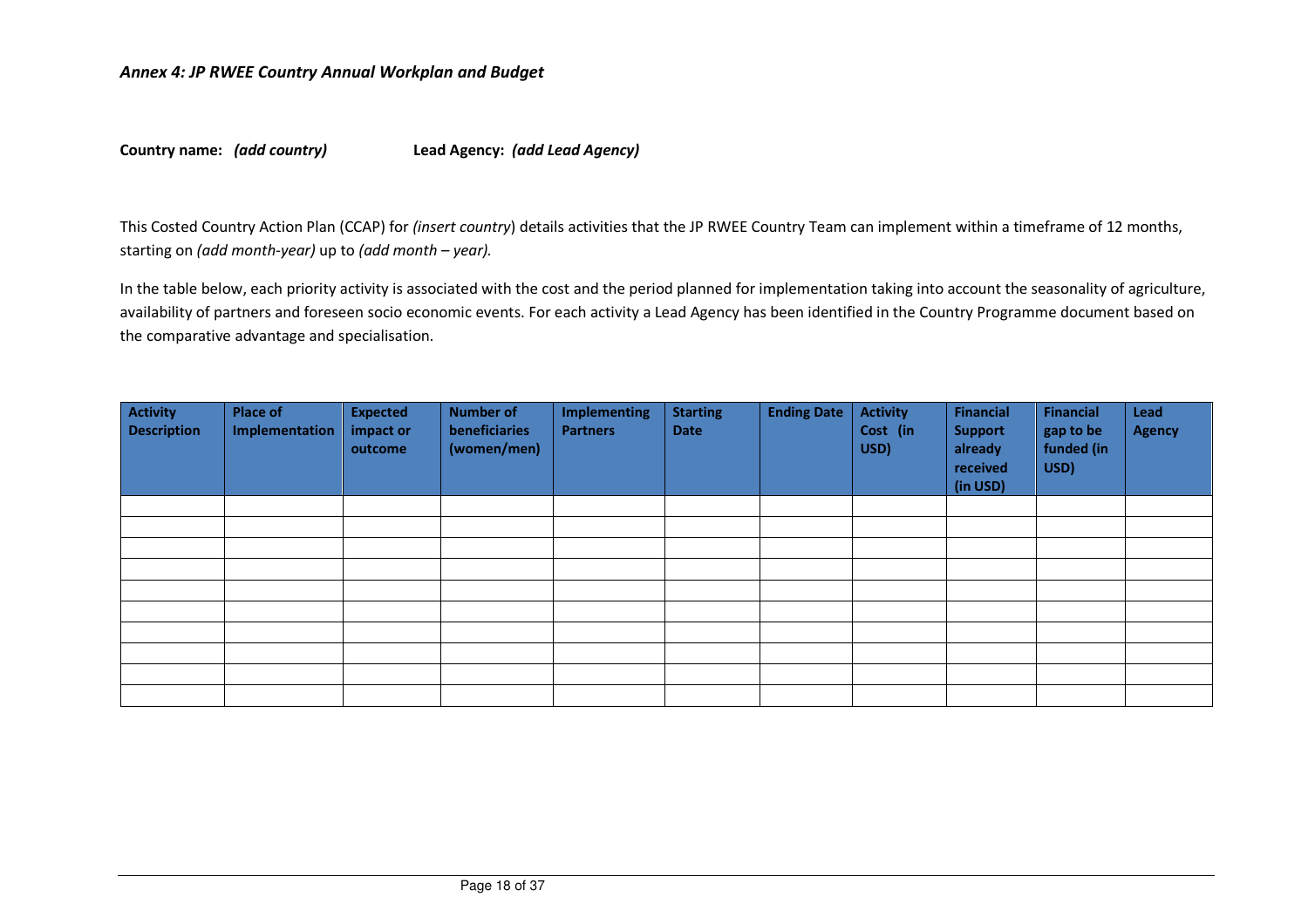## *Annex 5: Bi-Annual and Annual Narrative Progress Report*





### **"ACCELERATING PROGRESS TOWARD THE ECONOMIC EMPOWERMENT OF WOMEN"**

### **MPTF OFFICE GENERIC (***BI-ANNUAL* **OR** *ANNUAL***) PROGRAMME<sup>8</sup> NARRATIVE PROGRESS REPORT**

**REPORTING PERIOD:** *DD.MM.YYYY* **–** *DD.MM.YYYY*

| <b>Programme Title &amp; Project Number</b>                                                                                                                                                                                                                                                            | Country, Locality(s), Priority Area(s) /<br><b>Strategic Results<sup>9</sup></b>                                                                          |
|--------------------------------------------------------------------------------------------------------------------------------------------------------------------------------------------------------------------------------------------------------------------------------------------------------|-----------------------------------------------------------------------------------------------------------------------------------------------------------|
| Programme Title: Accelerating Progress Toward Economic<br>$\bullet$<br>Empowerment of Rural Women in (add country)                                                                                                                                                                                     | add Country/Region of implementation)                                                                                                                     |
| MPTF Office Project Reference Number: <sup>10</sup><br>$\bullet$                                                                                                                                                                                                                                       | Priority area/ strategic results                                                                                                                          |
| <b>Participating Organization(s)</b>                                                                                                                                                                                                                                                                   | <b>Implementing Partners</b>                                                                                                                              |
| FAO, IFAD, UNWOMEN, WFP                                                                                                                                                                                                                                                                                | National counterparts (please add government institutions,<br>٠<br>$NGOs$ & other private sector institutions that have an active<br>role in the project) |
| <b>Programme/Project Cost (US\$)</b>                                                                                                                                                                                                                                                                   | <b>Programme Duration</b>                                                                                                                                 |
| Total approved budget as per<br>project document:<br>MPTF /JP Contribution <sup>11</sup> :<br>• by Agency (if applicable)<br><b>Agency Contribution</b><br>• by Agency (if applicable)<br>Government Contribution<br>(ifappliedble)<br>Other Contributions (donors)<br>(ifappliedble)<br><b>TOTAL:</b> | <b>Overall Duration 5 YEARS</b><br>Start Date (15 10 2012)<br>Original End Date (14 10 217)                                                               |
| Programme Assessment/Review/Mid-Term Eval.                                                                                                                                                                                                                                                             | <b>Report Submitted By</b>                                                                                                                                |
| Assessment/Review - if applicable please attach<br>Yes $\blacksquare$ No Date: <i>dd.mm.yyyy</i><br>$\Box$<br>Mid-Term Evaluation Report – if applicable please attach<br>Yes $\blacksquare$ No Date: <i>dd.mm.yyyy</i><br>$\mathsf{L}$                                                                | Name:<br>$\circ$<br>Title:<br>$\circ$<br>Participating Organization (Lead):<br>$\circ$<br>Email address:<br>$\circ$                                       |

<sup>&</sup>lt;sup>8</sup> The term "programme" is used for programmes, joint programmes and projects.

<u>.</u>

<sup>&</sup>lt;sup>9</sup> Strategic Results, as formulated in the Strategic UN Planning Framework (e.g. UNDAF) or project document;

<sup>10</sup> The MPTF Office Project Reference Number are as follows: ETHIOPIA: 00092000; GUATEMALA: 00092001; KYRGYZSTAN: 00092002; LIBERIA: 00092003; LIBERIA: 00092004; NEPAL: 00092005; NIGER: 00092006; RWANDA: 00092007.

<sup>&</sup>lt;sup>11</sup> The MPTF or JP Contribution, refers to the global amount (sum of Norway's and Sweden's contributions) transferred to the Participating UN Organizations, which is available on the **MPTF Office GATEWAY**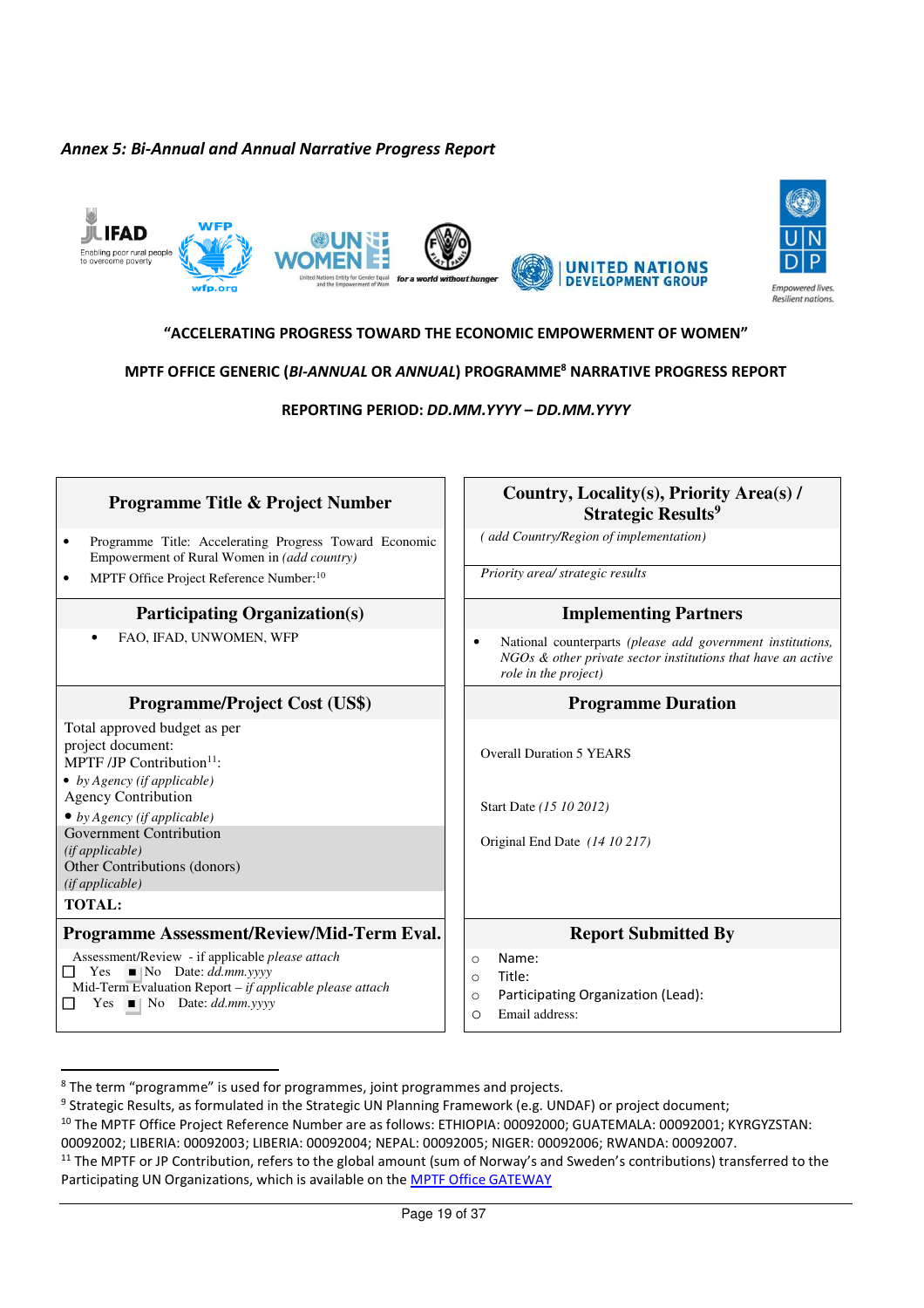## (DELETE BEFORE SUBMISSION)

### **Guidelines:**

The Narrative Progress Report template is based on the UNDG 2003 template, which is currently under review and is in line with the UNDG Results Based Management Handbook (October 2011).

Building on continued efforts made in the UN system to produce results-based reports, the progress report should describe how the activities (inputs) contributed to the achievement of specific short-term outputs during the twelve month reporting period, and to demonstrate how the short-term outputs achieved in the reporting period collectively **contributed to the achievement of the agreed upon outcomes** of the applicable Strategic (UN) Planning Framework guiding the operations of the Fund.

In support of the individual programme reports, please attach any additional relevant information and photographs, assessments, evaluations and studies undertaken or published.

Where available, the information contained in the Programme Summaries and Quarterly and/or Semi-Annual Updates prepared by the Participating Organizations may be useful in the preparation of the Annual Narrative Progress Report. These Summaries and Updates, where applicable, are available in the respective Fund sections of the MPTF Office GATEWAY (http://mptf.undp.org/).

### **Formatting Instructions:**

- •The report should be between 10-15 pages. Include a list of the main abbreviations and acronyms that are used in the report.
- Number all pages, sections and paragraphs as indicated below.
- Format the entire document using the following font: 12point \_ Times New Roman and do not use colours.
- The report should be submitted in one single Word or PDF file.
- Annexes can be added to the report but need to be clearly referenced, using footnotes or endnotes within the body of the narrative.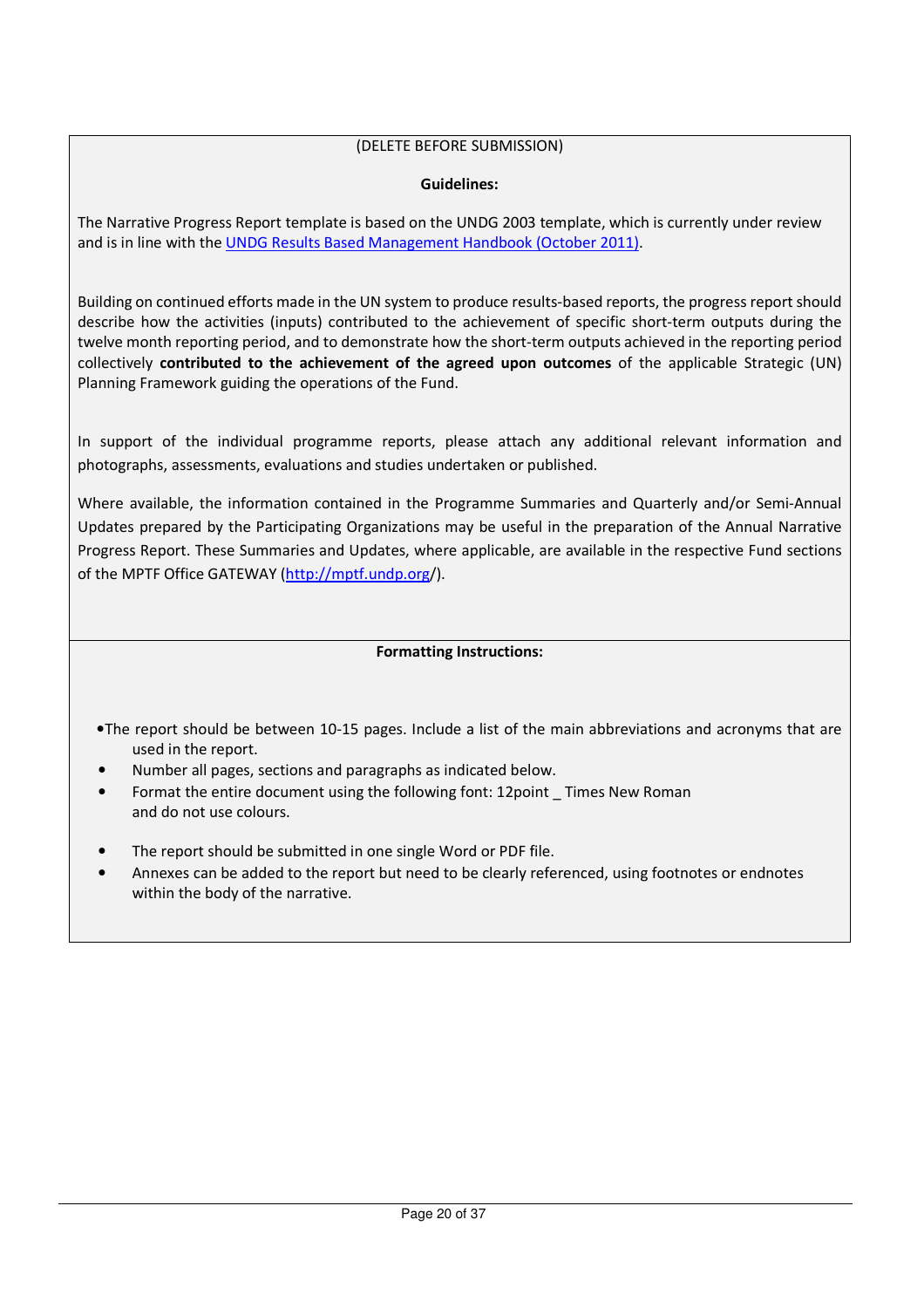#### **NARRATIVE REPORT FORMAT**

#### **EXECUTIVE SUMMARY**

• In ¼ to ½ a page, summarise the most important achievements of Programme during the reporting period and key elements from your detailed report below. Highlight in the summary, the elements of the main report that you consider to be the most critical to be included in the MPTF Office Consolidated Annual Report.

#### **I. Purpose**

• Provide the main objectives and expected outcomes of the programme in relation to the appropriate **Strategic UN Planning Framework (e.g. UNDAF) and project document (if applicable) or Annual Work Plan (AWP)**.

#### **II. Results**

• This section is the **most important in the Report** and particular attention should be given to reporting on **results / and changes** that have taken place rather than on activities. It has three parts to help capture this information in different ways (i. Narrative section; ii. Indicator based performance assessment; and iii. A specific story).

#### **i) Narrative reporting on results:**

From January xxxx to December xxxx respond to the guiding questions indicated below to provide a narrative summary of the results achieved. The aim here is to tell the **story of change** that your Programme has achieved in 2014. Make reference to the implementation mechanism utilized and key partnerships.

- **Outcomes:** Outcomes are the strategic, higher level of change that your Programme is aiming to contribute towards. Provide a summary of progress made by the Programme in relation to **planned outcomes from the Project Document / AWP,** with reference to the relevant indicator(s) in these documents. Describe if any targets were achieved, or explain any variance in achieved versus planned results during the reporting period. Explain who the main beneficiaries were.
- **Outputs:** Outputs are the more immediate results that your Programme is responsible for achieving. Report on the key outputs achieved in the reporting period, in relation to **planned outputs from the Project Document,** with reference to the relevant indicator(s) in these documents. Describe if any targets were achieved, or explain any variance in achieved versus planned results during the reporting period. If possible, include the percentage of completion of the outputs and the type and number of beneficiaries.
- **Describe any delays in implementation, challenges, lessons learned & best practices:** If there were delays, explain the nature of the constraints and challenges, actions taken to mitigate future delays and lessons learned in the process. Provide an updated risk analysis (have any of the risks identified during the project design materialized or changed? Are there any new risks?). Were there any programmatic revisions undertaken during the reporting period? Please also include experiences of failure, which often are the richest source of lessons learned.
- **Qualitative assessment:** Provide a qualitative assessment of the level of overall achievement of the Programme. Highlight key partnerships and explain how such relationships impacted on the achievement of results. Explain cross-cutting issues pertinent to the results being reported on. For Joint Programmes, highlight how UN coordination has been affected in support of achievement of results.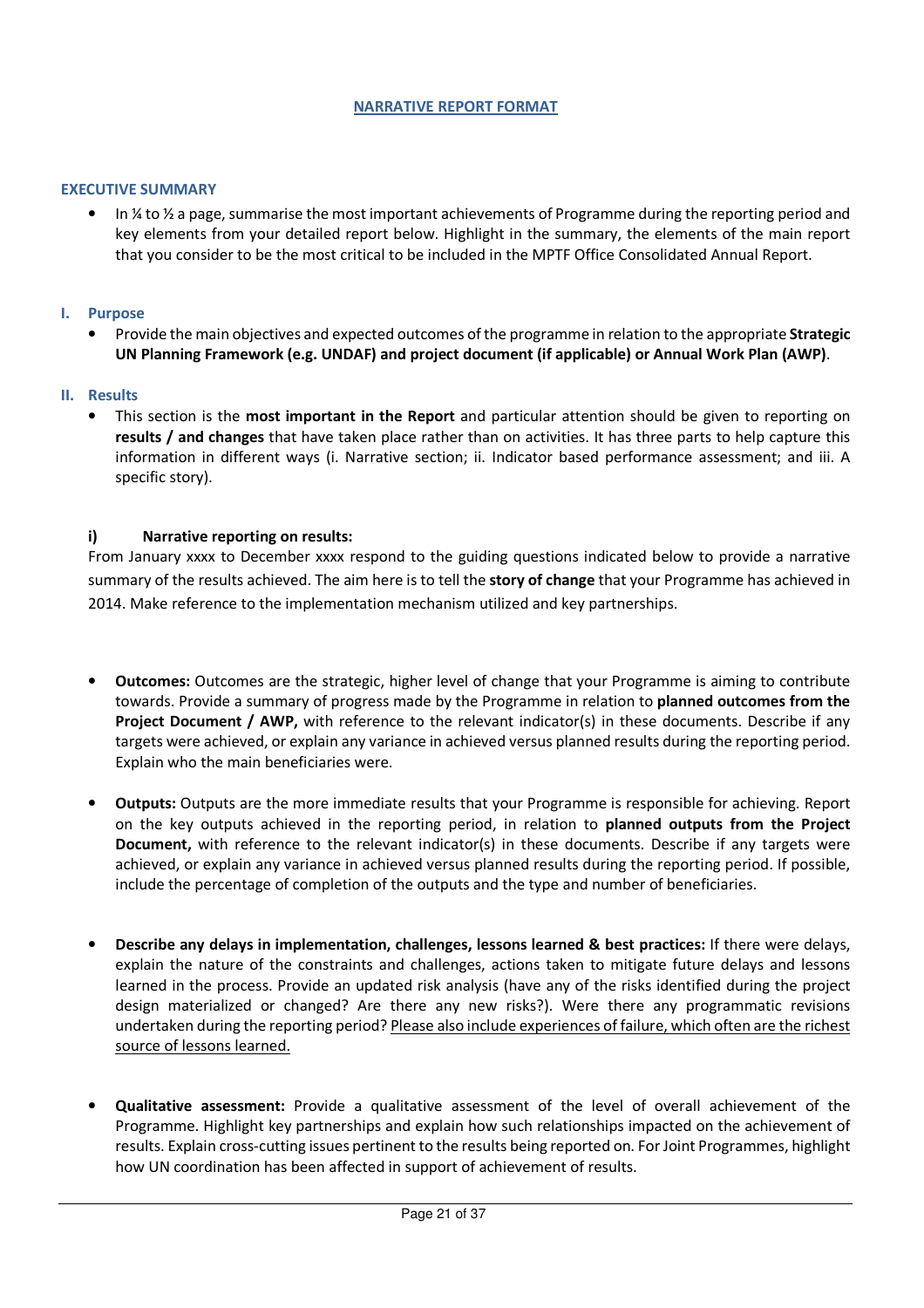Using the **Programme Results Framework from the Project Document / AWP<sup>12</sup> (Annex 7)** - provide an update on the achievement of indicators at both the output and outcome level in the table below. Where it has not been possible to collect data on indicators, clear explanation should be given explaining why, as well as plans on how and when this data will be collected.

<sup>&</sup>lt;sup>12</sup> Please refer to the attached PMF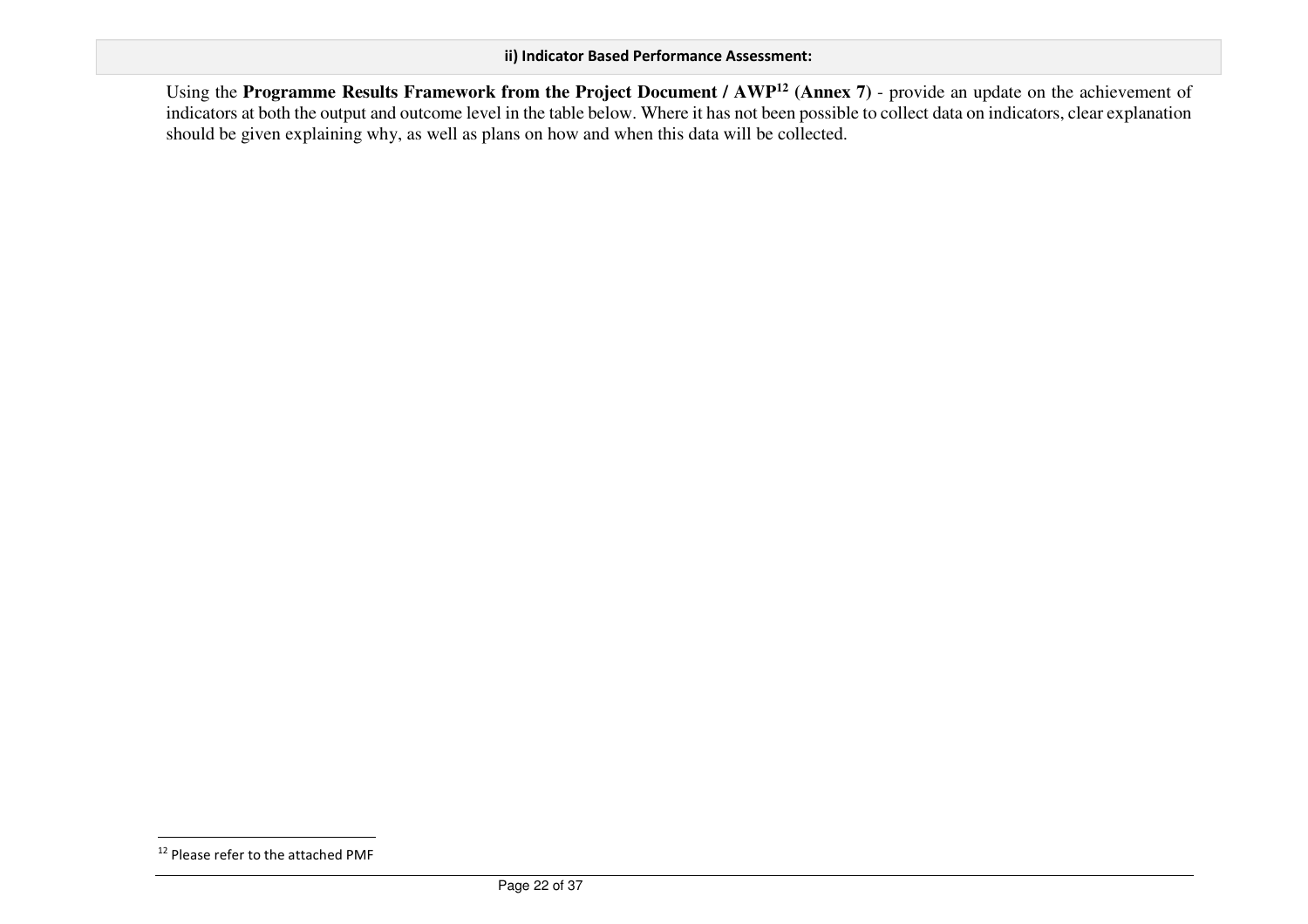## **iii) A Specific Story**

- This could be a success or human story. It does not have to be a success story often the most interesting and useful lessons learned are from experiences that have not worked. The point is to highlight a concrete example with a story that has been important to your Programme in the reporting period.
- In ¼ to ½ a page, provide details on a specific achievement or lesson learned of the Programme. Attachment of supporting documents, including photos with captions, news items etc, is strongly encouraged. The MPTF Office will select stories and photos to feature in the Consolidated Annual Report, the GATEWAY and the MPTF Office Newsletter.

**Problem / Challenge faced:** Describe the specific problem or challenge faced by the subject of your story (this could be a problem experienced by an individual, community or government).

**Programme Interventions:** How was the problem or challenged addressed through the Programme interventions?

**Result (if applicable):** Describe the observable *change* that occurred so far as a result of the Programme interventions. For example, how did community lives change or how was the government better able to deal with the initial problem?

**Lessons Learned:** What did you (and/or other partners) learn from this situation that has helped inform and/or improve Programme (or other) interventions?

#### **III. Other Assessments or Evaluations (if applicable)**

Report on any assessments, evaluations or studies undertaken.

#### **IV. Programmatic Revisions (if applicable)**

• Indicate any major adjustments in strategies, targets or key outcomes and outputs that took place.

#### **V. Resources**

- Provide any information on financial management, procurement and human resources.
- Indicate if the Programme mobilized any additional resources or interventions from other partners.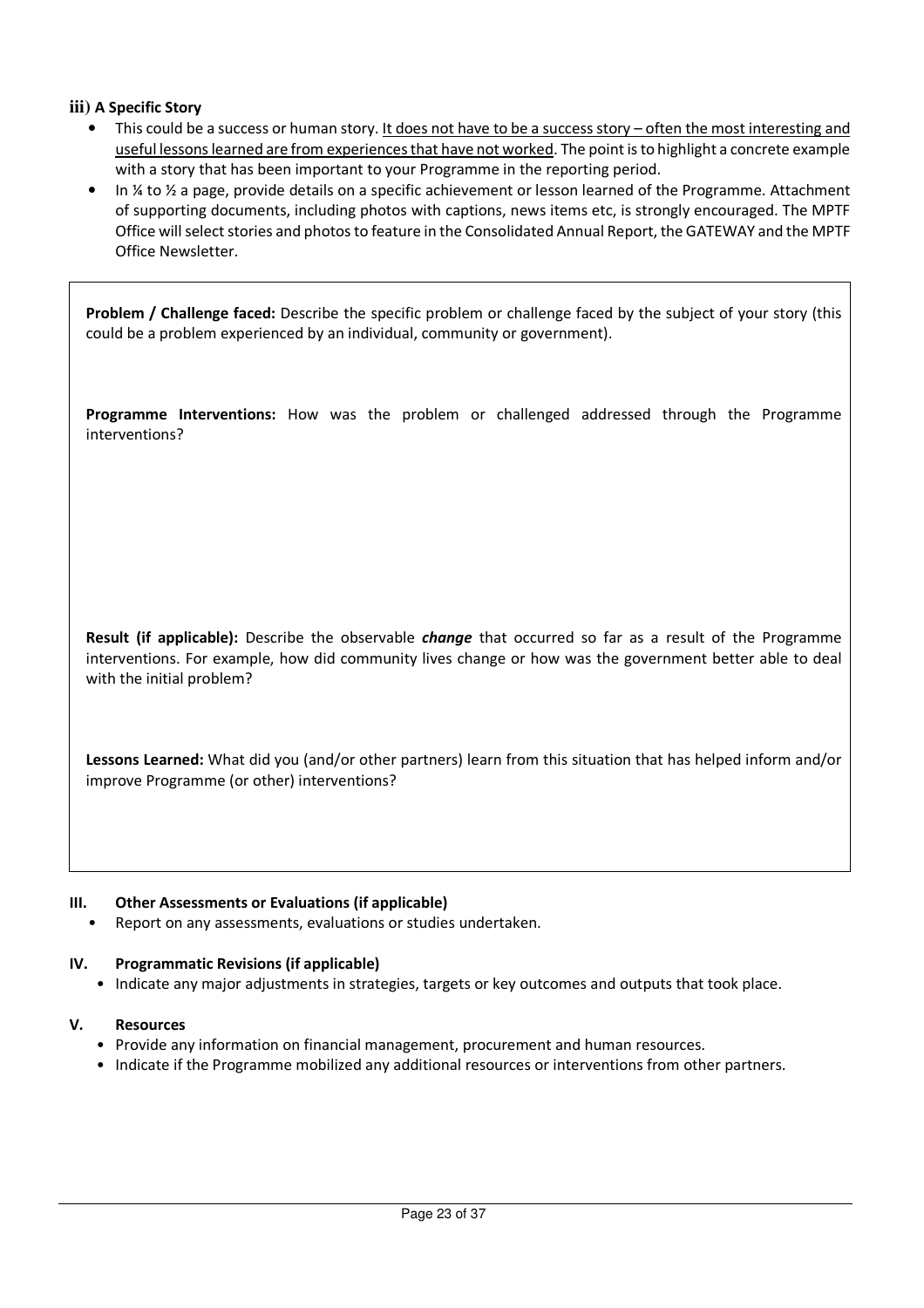### *Annex 6: Final Joint Programme Narrative Report*





# **FINAL JOINT PROGRAMME NARRATIVE REPORT MPTF OFFICE GENERIC FINALPROGRAMME<sup>13</sup> NARRATIVE REPORT REPORTING PERIOD: FROM** *mm.yyyy* **TO** *mm.yyyy*

| Programme Title & Project Number                                                                                                                                                                                  | Country, Locality(s), Priority Area(s) / Strategic Results <sup>14</sup>                                                                                                |
|-------------------------------------------------------------------------------------------------------------------------------------------------------------------------------------------------------------------|-------------------------------------------------------------------------------------------------------------------------------------------------------------------------|
| Programme Title:<br>$\bullet$<br>Programme Number (if applicable)<br>٠                                                                                                                                            | (if applicable)<br>Country/Region                                                                                                                                       |
| MPTF Office Project Reference Number:15<br>$\bullet$                                                                                                                                                              | Priority area/ strategic results                                                                                                                                        |
| <b>Participating Organization(s)</b>                                                                                                                                                                              | <b>Implementing Partners</b>                                                                                                                                            |
| Organizations that have received direct funding from<br>$\bullet$<br>the MPTF Office under this programme                                                                                                         | National counterparts (government, private, NGOs &<br>others) and other International Organizations                                                                     |
| Programme/Project Cost (US\$)                                                                                                                                                                                     | <b>Programme Duration</b>                                                                                                                                               |
| Total approved budget as per<br>project document:<br>MPTF /JP Contribution <sup>16</sup> :<br>• by Agency (if applicable)<br><b>Agency Contribution</b><br>• by Agency (if applicable)<br>Government Contribution | <b>Overall Duration (months)</b><br>Start Date <sup>17</sup> (dd.mm.yyyy)<br>Original End Date <sup>18</sup> (dd.mm.yyyy)<br>Actual End date <sup>19</sup> (dd.mm.yyyy) |
| (if applicable)<br>Other Contributions (donors)<br>(if applicable)<br><b>TOTAL:</b>                                                                                                                               | Have agency(ies) operationally closed<br>Yes<br>- No<br>the Programme in its(their) system?<br>Expected Financial Closure date <sup>20</sup> :                          |
| Programme Assessment/Review/Mid-Term Eval.                                                                                                                                                                        | <b>Report Submitted By</b>                                                                                                                                              |
| <b>Evaluation Completed</b><br>Yes $\Box$ No Date: dd.mm.yyyy                                                                                                                                                     | Name:<br>$\circ$<br>Title:<br>$\Omega$                                                                                                                                  |

 $13$  The term "programme" is used for programmes, joint programmes and projects.

<sup>14</sup> Strategic Results, as formulated in the Strategic UN Planning Framework (e.g. UNDAF) or project document;

<sup>&</sup>lt;sup>15</sup> The MPTF Office Project Reference Number is the same number as the one on the Notification message. It is also referred to as "Project ID" on the project's factsheet page on the MPTF Office GATEWAY.

<sup>&</sup>lt;sup>16</sup> The MPTF/JP Contribution is the amount transferred to the Participating UN Organizations – see MPTF Office GATEWAY

<sup>&</sup>lt;sup>17</sup> The start date is the date of the first transfer of the funds from the MPTF Office as Administrative Agent. Transfer date is available on the MPTF Office GATEWAY <sup>18</sup> As per approval of the original project document by the relevant decision-making body/Steering Committee.

<sup>&</sup>lt;sup>19</sup> If there has been an extension, then the revised, approved end date should be reflected here. If there has been no extension approved, then the current end date is the same as the original end date. The end date is the same as the operational closure date which is when all activities for which a Participating Organization is responsible under an approved MPTF / JP have been completed. As per the MOU, agencies are to notify the MPTF Office when a programme completes its operational activities. Please see MPTF Office Closure Guidelines.

<sup>&</sup>lt;sup>20</sup> Financial Closure requires the return of unspent balances and submission of the Certified Final Financial Statement and Report.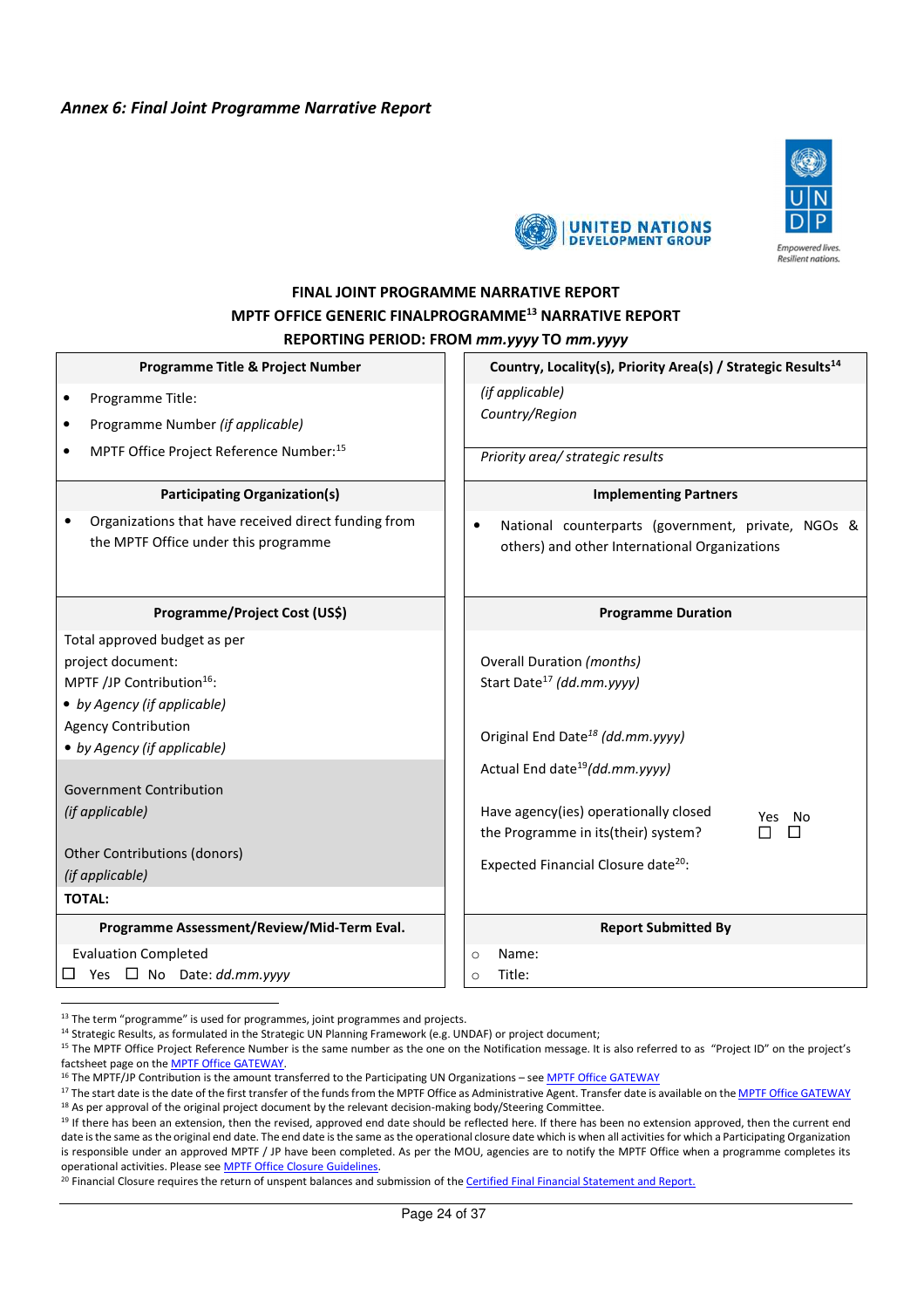o Email address:

#### (DELETE BEFORE SUBMISSION)

#### **Guidelines:**

The Final Programme Report template is based on the UNDG 2003 template, which is currently under review and is in line with the UNDG Results Based Management Handbook (October 2011). The Final Programme Report should be provided after the completion of the activities in the approved programmatic document and provide information on the overall results of the programme including the final year of the activities.

Building on continued efforts made in the UN system to produce results-based reports, the report should demonstrate how the outputs collectively **contributed to the achievement of the agreed upon outcomes** of the applicable Strategic (UN) Planning Framework guiding the operations of the Fund.

In support of the individual programme reports, please attach any additional relevant information and photographs, assessments, evaluations and studies undertaken or published.

Where available, the information contained in the Programme Summaries, Quarterly and/or Semi-Annual Updates and Annual Progress Reports prepared by the Participating Organizations may be useful in the preparation of the Final Narrative Programme Report. These Summaries, Updates and Reports where applicable, are available in the respective Fund sections of the MPTF Office GATEWAY (http://mptf.undp.org/).

#### **Formatting Instructions:**

- The report should be between 10-15 pages. Include a list of the main abbreviations and acronyms that are used in the report.
- Number all pages, sections and paragraphs as indicated below.
- Format the entire document using the following font: 12point \_ Times New Roman and do not use colors.
- The report should be submitted in one single Word or PDF file.
- Annexes can be added to the report but need to be clearly referenced, using footnotes or endnotes within the body of the narrative.
- Do not change the Names and Numbers of the Sections below.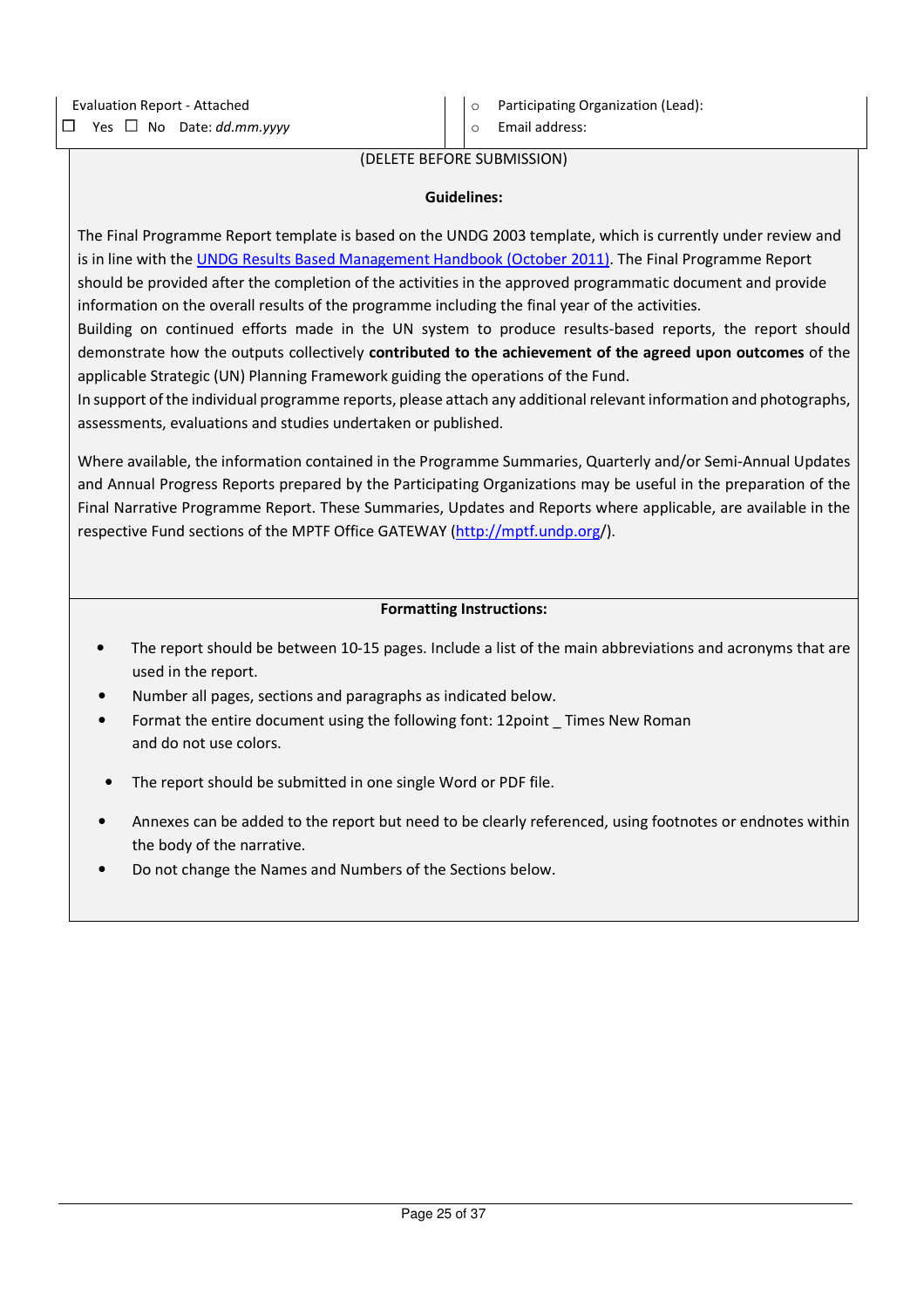### **FINAL PROGRAMME REPORT FORMAT**

### **EXECUTIVE SUMMARY**

• In  $\frac{1}{2}$  to 1 page, summarise the most important achievements of Programme during the reporting period and key elements from your detailed report below. Highlight in the summary, the elements of the main report that you consider to be the most critical to be included in the MPTF Office Consolidated Annual Report.

### **III. Purpose**

- Provide a brief introduction to the programme/ project *(one paragraph)*.
- Provide the main objectives and expected outcomes of the programme in relation to the appropriate **Strategic UN Planning Framework (e.g. UNDAF) and project document (if applicable) or Annual Work Plans (AWPs) over the duration of the project**.

### **IV. Assessment of Programme Results**

• This section is the **most important in the Report** and particular attention should be given to reporting on **results / and changes** that have taken place rather than on activities. It has three parts to help capture this information in different ways (i. Narrative section; ii. Indicator based performance assessment; iii. Evaluation & Lessons learned; and iv. A specific story).

#### **ii) Narrative reporting on results:**

Respond to the guiding questions, indicated below to provide a narrative summary of the results achieved for the duration of the programme. The aim here is to tell the **story of change** that your Programme has achieved over its entire duration. Make reference to the implementation mechanism utilized and key partnerships.

- **Outcomes:** Outcomes are the strategic, higher level of change that your Programme is aiming to contribute towards. Provide a summary of progress made by the Programme in relation to **planned outcomes from the Project Document / AWPs,** with reference to the relevant indicator(s) in these documents. Describe if final targets were achieved, or explain any variance in achieved versus planned results. Explain the overall contribution of the programme to the Strategy Planning Framework or other strategic documents as relevant, e.g.: SDGs, National Priorities, UNDAF outcomes, etc. Explain who the main beneficiaries were. Highlight any institutional and/ or behavioural changes amongst beneficiaries at the outcome level.
- **Outputs:** Outputs are the more immediate results that your Programme is responsible for achieving. Report on the key outputs achieved over the duration of the Programme, in relation to **planned outputs from the Project Document / AWPs,** with reference to the relevant indicator(s) in these documents. Describe if final targets were achieved, or explain any variance in achieved versus planned results. If possible, include the number of beneficiaries. Report on how achieved outputs have contributed to the achievement of the outcomes and explain any variance in actual versus planned contributions to the outcomes.
- **Qualitative assessment:** Provide a qualitative assessment of the level of overall achievement of the Programme. Highlight key partnerships and explain how such relationships impacted on the achievement of results. Explain cross-cutting issues pertinent to the results being reported on. Has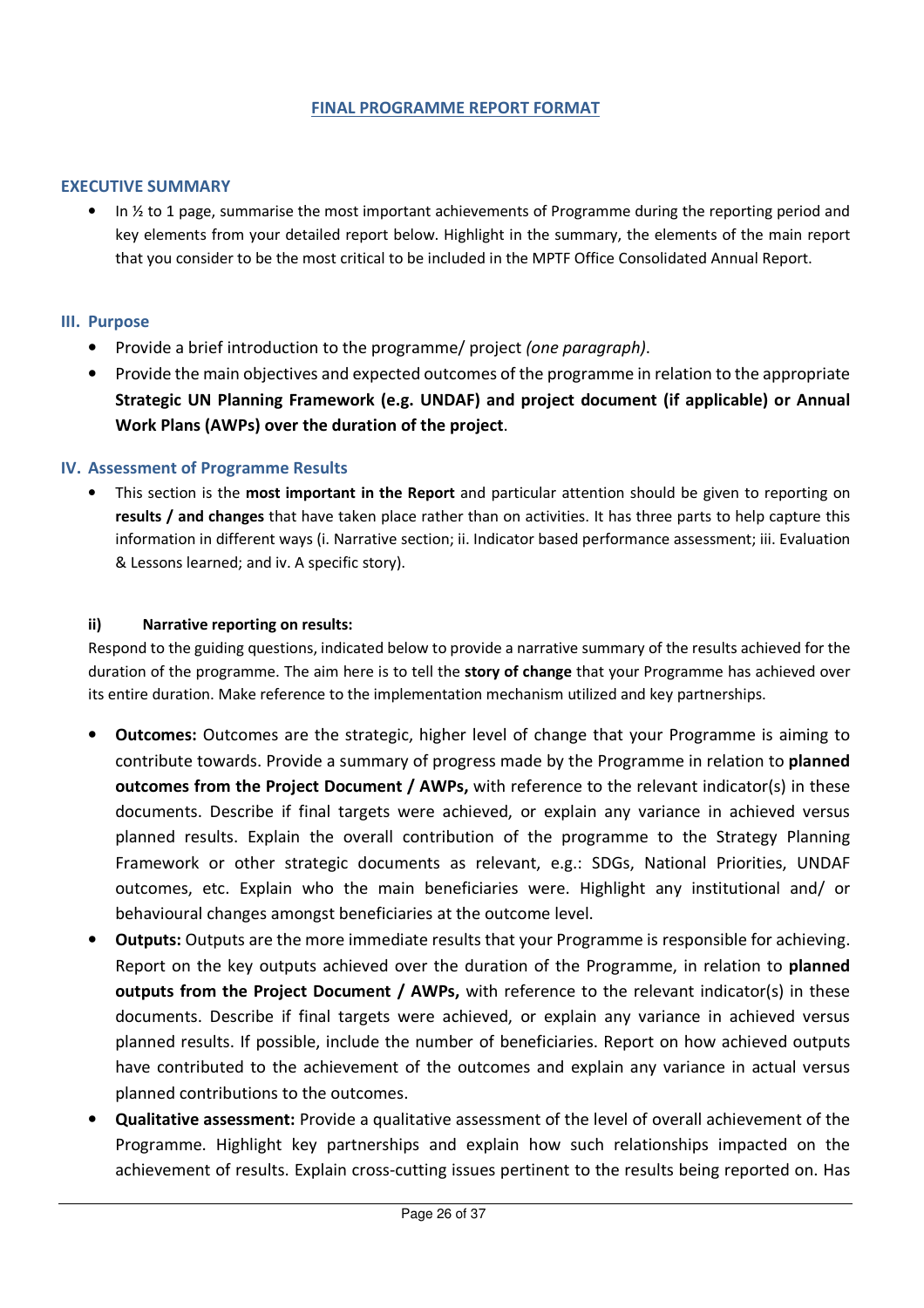the funding provided by the MPTF/JP to the programme been catalytic in attracting funding or other resources from other donors? If so, please elaborate. For Joint Programmes, highlight how UN coordination has been affected in support of achievement of results.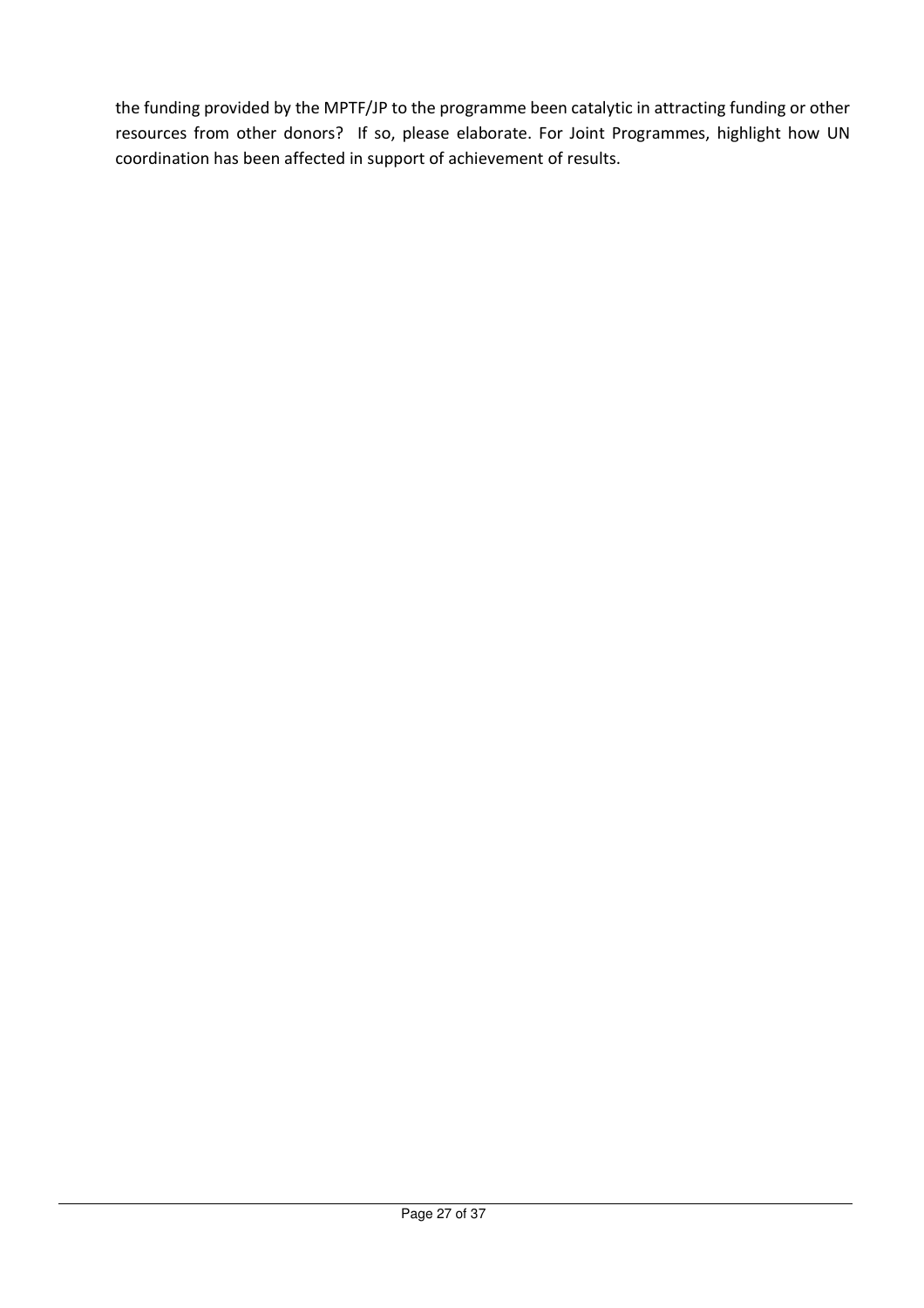Using the **Programme Results Framework from the Project Document / AWPs (Annex 7)** - provide details of the achievement of indicators at both the output and outcome level in the table below. Where it has not been possible to collect data on indicators, clear explanation should be given explaining why.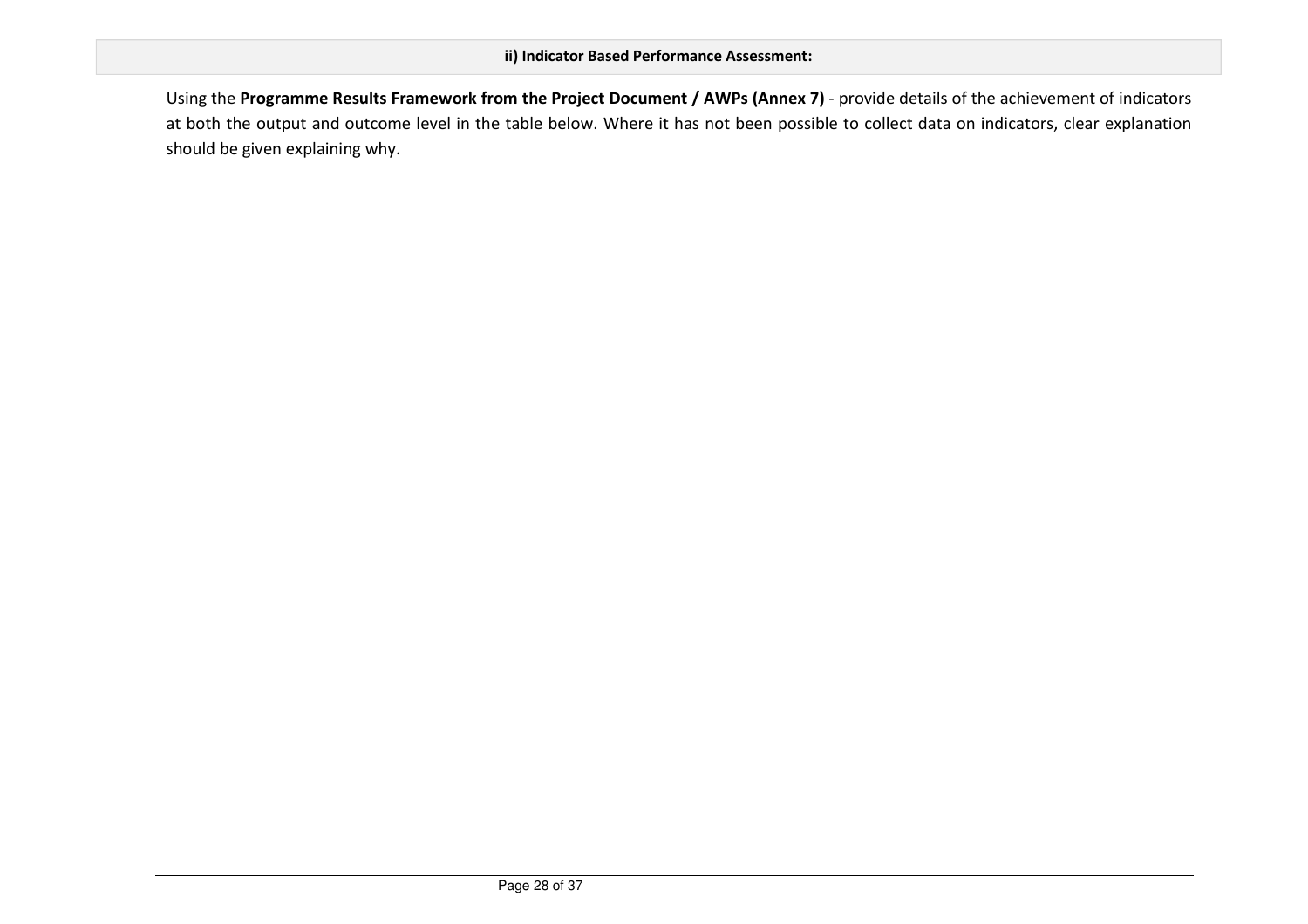# **iii) Evaluation, Best Practices and Lessons Learned**

- Report on any assessments, evaluations or studies undertaken relating to the programme and how they were used during implementation. Has there been a final project evaluation and what are the key findings? Provide reasons if no programme evaluation have been done yet?
- Explain challenges such as delays in programme implementation, and the nature of the constraints such as management arrangements, human resources etc. What actions were taken to mitigate these challenges? How did such challenges and actions impact on the overall achievement of results? Have any of the risks identified during the project design materialized or were there unidentified risks that came up?
- Report key lessons learned and best practices that would facilitate future programme design and implementation, including issues related to management arrangements, human resources, resources, etc. Please also include experiences of failure, which often are the richest source of lessons learned.

# **iv) A Specific Story**

- This could be a success or human story. It does not have to be a success story often the most interesting and useful lessons learned are from experiences that have not worked. The point is to highlight a concrete example with a story that has been important to your Programme.
- In ¼ to ½ a page, provide details on a specific achievement or lesson learned of the Programme. Attachment of supporting documents, including photos with captions, news items etc, is strongly encouraged. The MPTF Office will select stories and photos to feature in the Consolidated Annual Report, the GATEWAY and the MPTF Office Newsletter.

**Problem / Challenge faced:** Describe the specific problem or challenge faced by the subject of your story (this could be a problem experienced by an individual, community or government).

**Programme Interventions:** How was the problem or challenged addressed through the Programme interventions?

**Result (if applicable):** Describe the observable *change* that occurred so far as a result of the Programme interventions. For example, how did community lives change or how was the government better able to deal with the initial problem?

**Lessons Learned:** What did you (and/or other partners) learn from this situation that has helped inform and/or improve Programme (or other) interventions?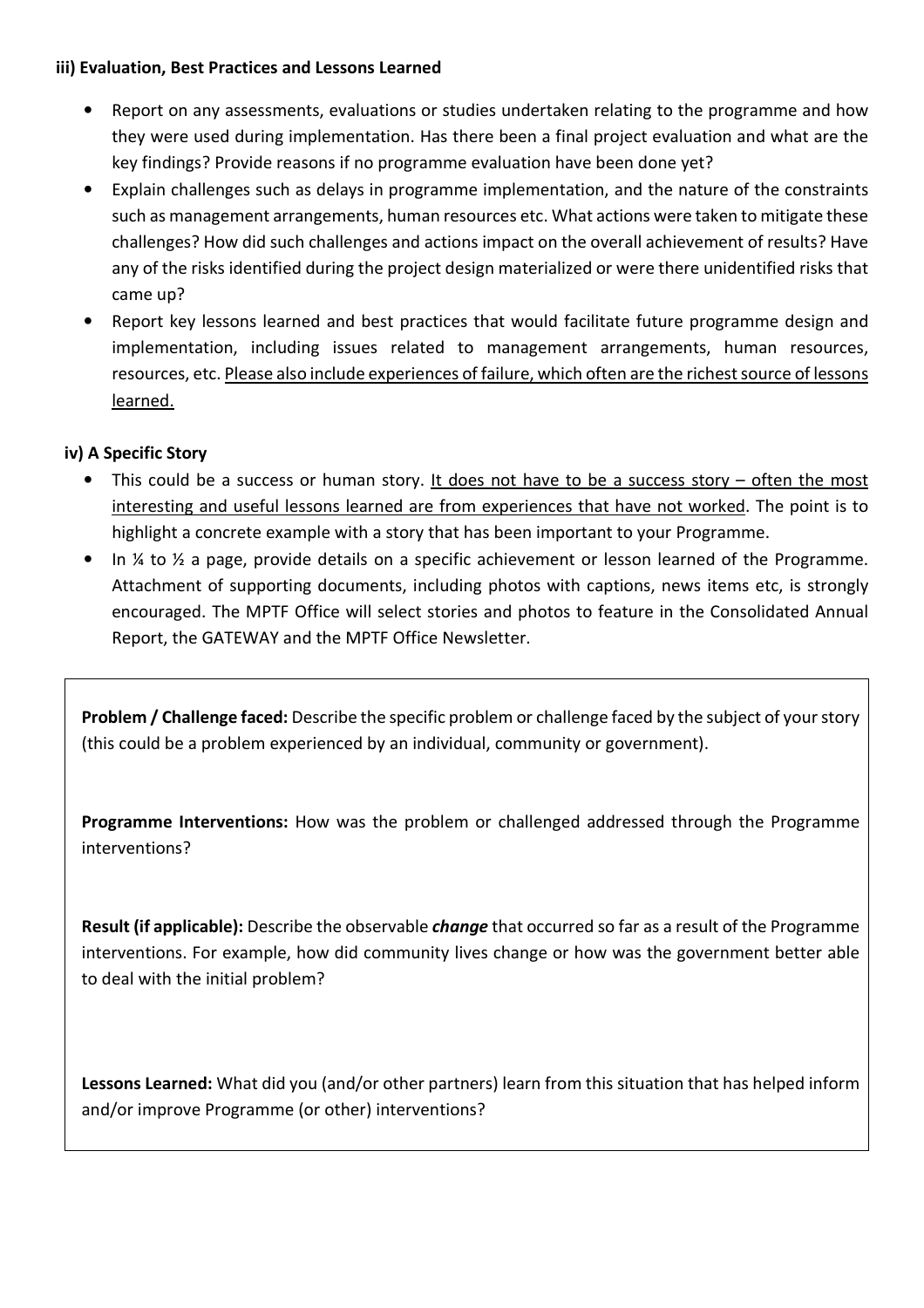# *Annex 7: JP RWEE Performance Monitoring Framework*

#### **Performance Monitoring Matrix for Principal Outcomes and Key Outputs of**

**the Joint Programme and the Multi-Partner Trust Fund on "Accelerating Progress Towards The Economic Empowerment Of Rural Women" (RWEE)** 

To be completed by each participating country

| Goal: To secure rural women's livelihoods and rights in the context of sustainable development and the post MDGs |                                |                              |                              |                                       |  |  |  |
|------------------------------------------------------------------------------------------------------------------|--------------------------------|------------------------------|------------------------------|---------------------------------------|--|--|--|
| <b>Performance Indicator</b>                                                                                     | <b>Means of verification -</b> | Frequency (how often will it | <b>Baseline (What is the</b> | Target (What is the target value that |  |  |  |
|                                                                                                                  | (Data source: how will         | be measured?)                | current value/situation?)    | you want to reach by the end of the   |  |  |  |
|                                                                                                                  | <i>it be measured?)</i>        |                              |                              | programme?)                           |  |  |  |
| % of decrease in the                                                                                             |                                | Annual                       |                              |                                       |  |  |  |
| number of                                                                                                        |                                |                              |                              |                                       |  |  |  |
| undernourished                                                                                                   |                                |                              |                              |                                       |  |  |  |
| population in target                                                                                             |                                |                              |                              |                                       |  |  |  |
| areas                                                                                                            |                                |                              |                              |                                       |  |  |  |
| % of rural women                                                                                                 |                                | Annual                       |                              |                                       |  |  |  |
| owning land                                                                                                      |                                |                              |                              |                                       |  |  |  |
| (individually or jointly                                                                                         |                                |                              |                              |                                       |  |  |  |
| with men) out of                                                                                                 |                                |                              |                              |                                       |  |  |  |
| agricultural land owners                                                                                         |                                |                              |                              |                                       |  |  |  |

| Outcome 1: Rural women have improved food and nutrition security |                              |                             |                                      |                                    |  |  |
|------------------------------------------------------------------|------------------------------|-----------------------------|--------------------------------------|------------------------------------|--|--|
| <b>Performance Indicator</b>                                     | <b>Means of verification</b> | <b>Frequency (how often</b> | <b>Baseline (What is the current</b> | Target (What is the target value?) |  |  |
|                                                                  | (Data source)                | will it be measured?)       | value/situation?)                    |                                    |  |  |
| 1.1 % of increase of                                             |                              | Annual                      |                                      |                                    |  |  |
| agricultural production                                          |                              |                             |                                      |                                    |  |  |
| of women farmers                                                 |                              |                             |                                      |                                    |  |  |
| 1.2 Women dietary                                                |                              | Annual                      |                                      |                                    |  |  |
| diversity or Household                                           |                              |                             |                                      |                                    |  |  |
| food consumption                                                 |                              |                             |                                      |                                    |  |  |
| patterns (% of increase                                          |                              |                             |                                      |                                    |  |  |
| over baseline)                                                   |                              |                             |                                      |                                    |  |  |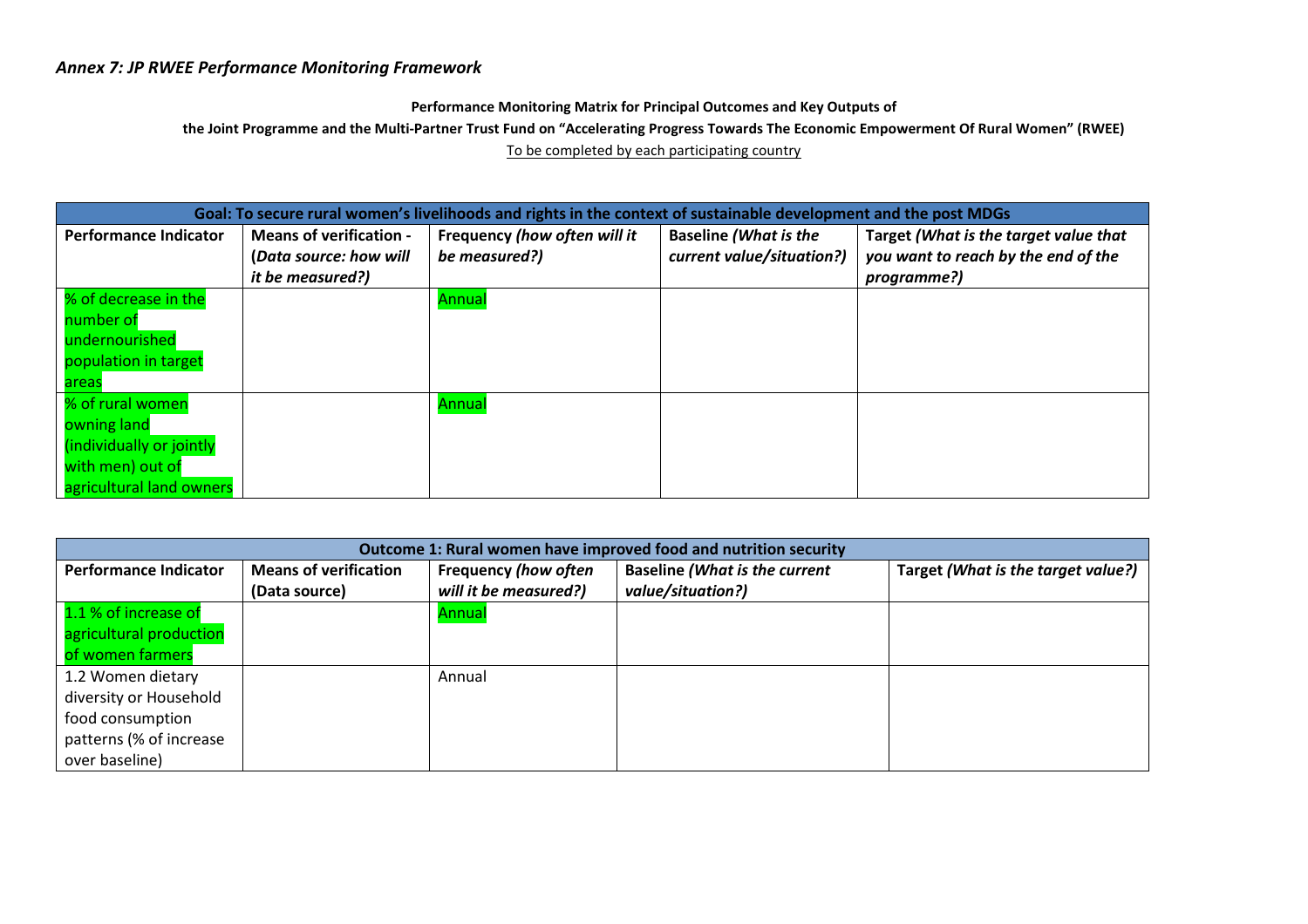| Key Output 1.1<br>Rural women have increased access to resources, assets and services critical for their food and nutrition security |                                            |                  |                           |                                                                                                          |  |
|--------------------------------------------------------------------------------------------------------------------------------------|--------------------------------------------|------------------|---------------------------|----------------------------------------------------------------------------------------------------------|--|
| <b>Performance Indicator</b>                                                                                                         | <b>Means of verification (Data source)</b> | Frequency        | <b>Baseline/Benchmark</b> | <b>Targets and other</b><br>information (for<br>example, reasons for<br>variance with planned<br>target) |  |
| 1.1.1 Number of rural<br>women's<br>groups/cooperatives<br>accessing credit (% of<br>increase over baseline)                         |                                            | Bi-annual        |                           |                                                                                                          |  |
| 1.1.2 Number of rural<br>women accessing<br>integrated agriculture-<br>nutrition services                                            |                                            | Bi-annual        |                           |                                                                                                          |  |
| 1.1.3 Number of rural<br>women utilising<br>improved production<br>techniques (% of<br>increase over baseline)                       |                                            | <b>Bi-annual</b> |                           |                                                                                                          |  |

| Key Output 1.2        |                                                                                       |           |                    |                   |  |  |
|-----------------------|---------------------------------------------------------------------------------------|-----------|--------------------|-------------------|--|--|
|                       | Rural women have greater capacity to enhance and control local food security reserves |           |                    |                   |  |  |
| Indicators            | Means of verification (Data source)                                                   | Frequency | Baseline/Benchmark | Targets and other |  |  |
|                       |                                                                                       |           |                    | information       |  |  |
| 1.2.1 Number of       |                                                                                       | Bi-annual |                    |                   |  |  |
| women-led and         |                                                                                       |           |                    |                   |  |  |
| managed local food    |                                                                                       |           |                    |                   |  |  |
| security reserves     |                                                                                       |           |                    |                   |  |  |
| 1.2.2 Number of rural |                                                                                       | Bi-annual |                    |                   |  |  |
| women accessing       |                                                                                       |           |                    |                   |  |  |
| innovative food       |                                                                                       |           |                    |                   |  |  |
| processing plants     |                                                                                       |           |                    |                   |  |  |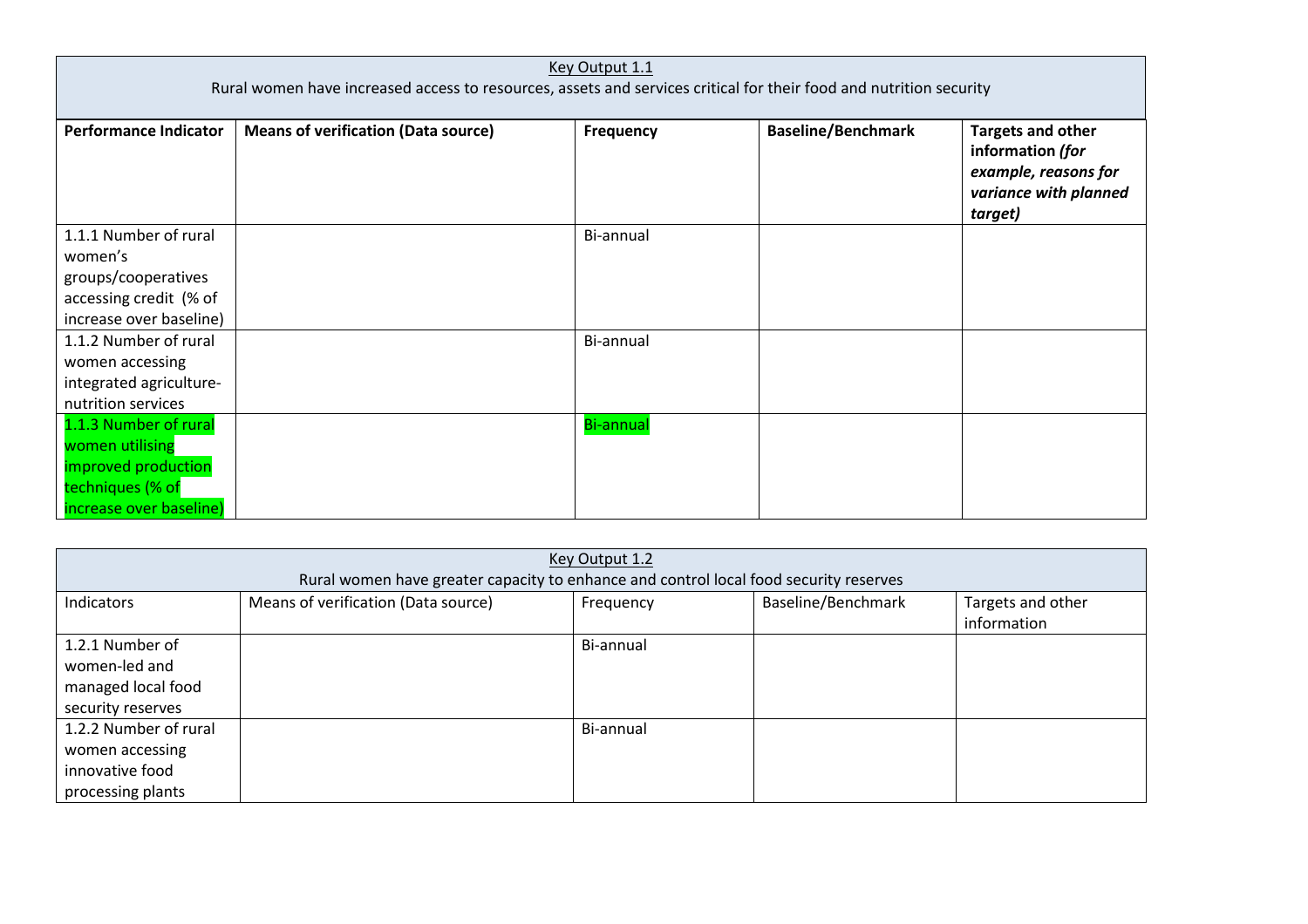| Outcome 2: Rural women have increased income to secure their livelihoods |                                     |           |                 |                   |  |  |
|--------------------------------------------------------------------------|-------------------------------------|-----------|-----------------|-------------------|--|--|
| Indicators                                                               | Means of verification (Data source) | Frequency | <b>Baseline</b> | Targets and other |  |  |
|                                                                          |                                     |           |                 | Information       |  |  |
| 2.1 Variation of women/                                                  |                                     | Annual    |                 |                   |  |  |
| women groups/                                                            |                                     |           |                 |                   |  |  |
| cooperatives income                                                      |                                     |           |                 |                   |  |  |
| generated from their                                                     |                                     |           |                 |                   |  |  |
| sales to WFP and other                                                   |                                     |           |                 |                   |  |  |
| markets (% of baseline)                                                  |                                     |           |                 |                   |  |  |
| 2.2 Proportion of rural                                                  |                                     | Annual    |                 |                   |  |  |
| women with                                                               |                                     |           |                 |                   |  |  |
| empowerment in the                                                       |                                     |           |                 |                   |  |  |
| income domain of the                                                     |                                     |           |                 |                   |  |  |
| <b>WEAI</b> (control over use                                            |                                     |           |                 |                   |  |  |
| of income)                                                               |                                     |           |                 |                   |  |  |

| Key Output 2.1<br>Rural women have enhanced entrepreneurship skills and value chains to access markets for their products                       |                                     |           |                    |                                  |  |
|-------------------------------------------------------------------------------------------------------------------------------------------------|-------------------------------------|-----------|--------------------|----------------------------------|--|
| Indicators                                                                                                                                      | Means of verification (Data source) | Frequency | Baseline/Benchmark | Targets and other<br>information |  |
| 2.1.1 Number of rural<br>women's cooperatives<br>procuring agricultural<br>products and home<br>grown school meals<br>through WFP<br>programmes |                                     | Bi-annual |                    |                                  |  |

| Key Output 2.2                                                     |                                                                           |           |                    |                                  |
|--------------------------------------------------------------------|---------------------------------------------------------------------------|-----------|--------------------|----------------------------------|
|                                                                    | Rural women have increased access to decent wage employment opportunities |           |                    |                                  |
| Indicators                                                         | Means of verification (Data source)                                       | Frequency | Baseline/Benchmark | Targets and other<br>information |
| 2.2.1 Number of women<br>employed who entered<br>the formal labour |                                                                           |           |                    |                                  |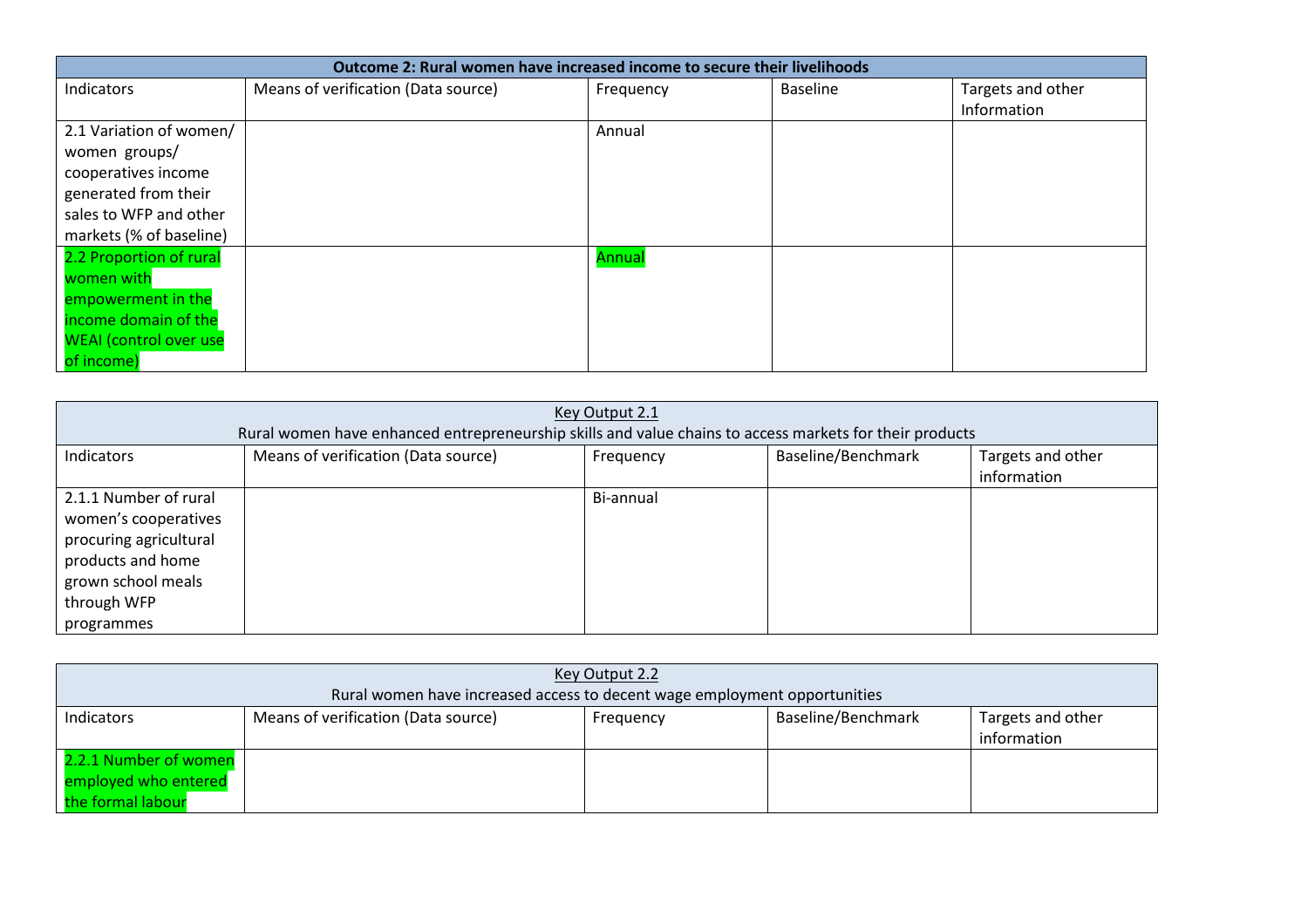| self-<br>l market or initiateo |  |  |
|--------------------------------|--|--|
| l emplovment activities        |  |  |

| Outcome 3: Rural women have enhanced leadership and participation in their communities and in rural institutions, and in shaping laws, policies and |                                     |               |                 |                                  |  |  |
|-----------------------------------------------------------------------------------------------------------------------------------------------------|-------------------------------------|---------------|-----------------|----------------------------------|--|--|
|                                                                                                                                                     | programmes                          |               |                 |                                  |  |  |
| Indicators                                                                                                                                          | Means of verification (Data source) | Frequency     | <b>Baseline</b> | Targets and other<br>Information |  |  |
| 3.1 % of rural women                                                                                                                                |                                     | <b>Annual</b> |                 |                                  |  |  |
| elected as                                                                                                                                          |                                     |               |                 |                                  |  |  |
| representatives in rural                                                                                                                            |                                     |               |                 |                                  |  |  |
| councils / local                                                                                                                                    |                                     |               |                 |                                  |  |  |
| authorities                                                                                                                                         |                                     |               |                 |                                  |  |  |
| 3.2 % of rural women                                                                                                                                |                                     | Annual        |                 |                                  |  |  |
| who are members of land                                                                                                                             |                                     |               |                 |                                  |  |  |
| committees                                                                                                                                          |                                     |               |                 |                                  |  |  |
| 3.3 % of Producers                                                                                                                                  |                                     | Annual        |                 |                                  |  |  |
| Organisations led by                                                                                                                                |                                     |               |                 |                                  |  |  |
| women                                                                                                                                               |                                     |               |                 |                                  |  |  |
| 3.4 % of rural women                                                                                                                                |                                     | Annual        |                 |                                  |  |  |
| Proportion of rural                                                                                                                                 |                                     |               |                 |                                  |  |  |
| women with                                                                                                                                          |                                     |               |                 |                                  |  |  |
| empowerment in the                                                                                                                                  |                                     |               |                 |                                  |  |  |
| leadership domain of the                                                                                                                            |                                     |               |                 |                                  |  |  |
| <b>WEAI</b>                                                                                                                                         |                                     |               |                 |                                  |  |  |

| Key Output 3.1                                                        |                                                                                                                      |           |                    |                                  |
|-----------------------------------------------------------------------|----------------------------------------------------------------------------------------------------------------------|-----------|--------------------|----------------------------------|
|                                                                       | Rural women, including young women have enhanced confidence and leadership skills to participate in local governance |           |                    |                                  |
| Indicators                                                            | Means of verification (Data source)                                                                                  | Frequency | Baseline/Benchmark | Targets and other<br>information |
| 3.1.1 Proportion of<br>rural girls enrolled in<br>secondary education |                                                                                                                      | Bi-annual |                    |                                  |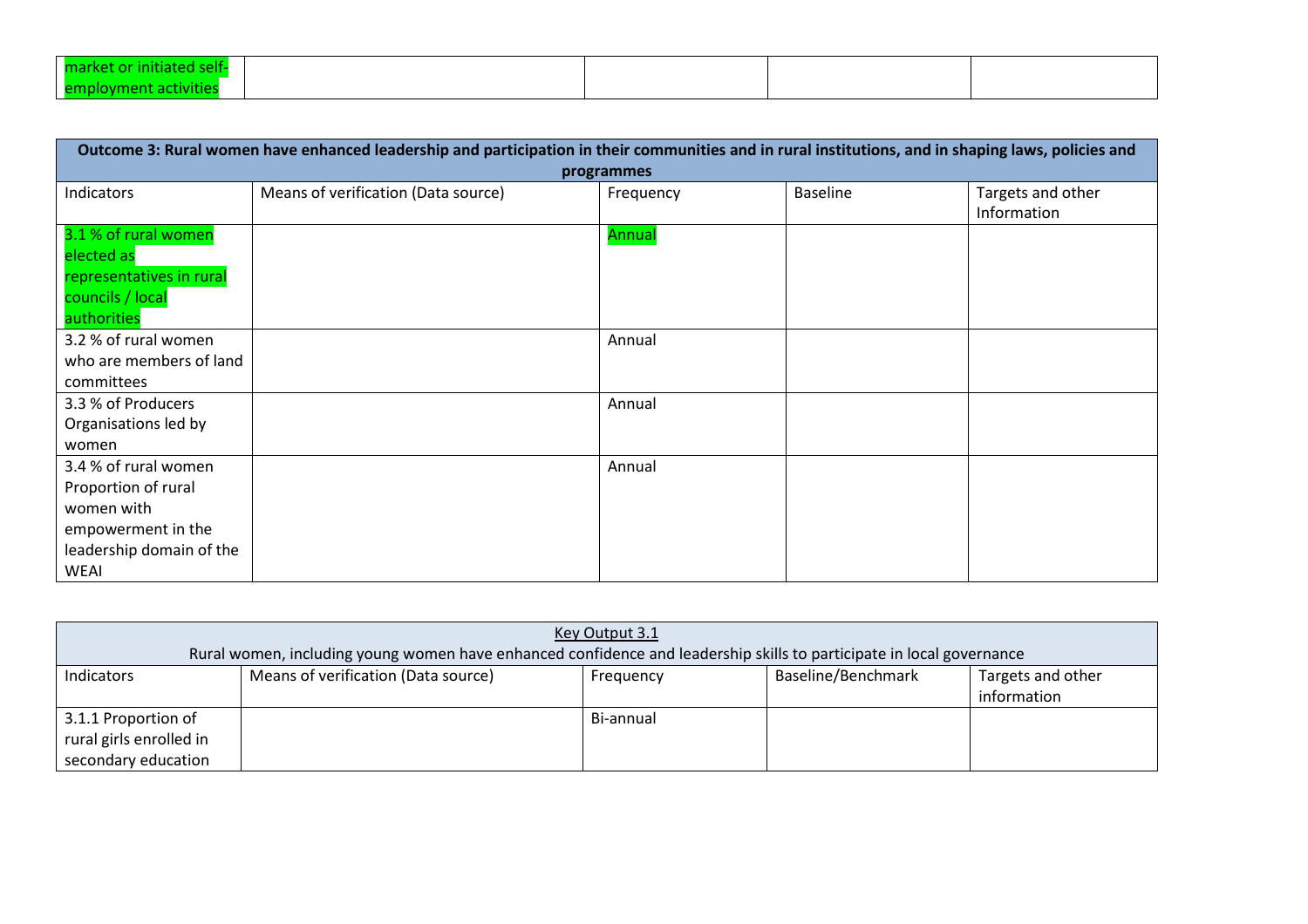| 3.1.2 Number of           | Bi-annual |  |
|---------------------------|-----------|--|
| women candidates in       |           |  |
| rural councils' elections |           |  |

| Key Output 3.2                                                                                                                         |                                                                                                                       |                  |                    |                                  |
|----------------------------------------------------------------------------------------------------------------------------------------|-----------------------------------------------------------------------------------------------------------------------|------------------|--------------------|----------------------------------|
|                                                                                                                                        | Rural women have greater organisational capacities to form, sustain and participate into POs, cooperatives and unions |                  |                    |                                  |
| Indicators                                                                                                                             | Means of verification (Data source)                                                                                   | Frequency        | Baseline/Benchmark | Targets and other<br>information |
| 3.2.1 Number of<br>informal rural women's<br>groups who join formally<br>registered POs,<br>cooperatives and unions                    |                                                                                                                       | Bi-annual        |                    |                                  |
| 3.2.2 Number of POs,<br>cooperatives and unions<br>that adopt a gender<br>policy/strategy and/or a<br>women's quota for their<br>board |                                                                                                                       | <b>Bi-annual</b> |                    |                                  |

| Key Output 3.3            |                                                                                                                                             |           |                    |                   |  |
|---------------------------|---------------------------------------------------------------------------------------------------------------------------------------------|-----------|--------------------|-------------------|--|
|                           | Rural women including young women have increased capacity to engage in and influence relevant policy forums at national and regional levels |           |                    |                   |  |
| Indicators                | Means of verification (Data source)                                                                                                         | Frequency | Baseline/Benchmark | Targets and other |  |
|                           |                                                                                                                                             |           |                    | information       |  |
| 3.3.1 Extent to which     |                                                                                                                                             | Bi-annual |                    |                   |  |
| rural women's coalitions  |                                                                                                                                             |           |                    |                   |  |
| adopt common positions    |                                                                                                                                             |           |                    |                   |  |
| to influence national and |                                                                                                                                             |           |                    |                   |  |
| regional policy forums    |                                                                                                                                             |           |                    |                   |  |
| on the new SDGs and       |                                                                                                                                             |           |                    |                   |  |
| Rio+20 follow up          |                                                                                                                                             |           |                    |                   |  |
| 3.3.2 Number of POs,      |                                                                                                                                             | Bi-annual |                    |                   |  |
| cooperatives and unions   |                                                                                                                                             |           |                    |                   |  |
| that adopt a gender       |                                                                                                                                             |           |                    |                   |  |
| policy/strategy and/or a  |                                                                                                                                             |           |                    |                   |  |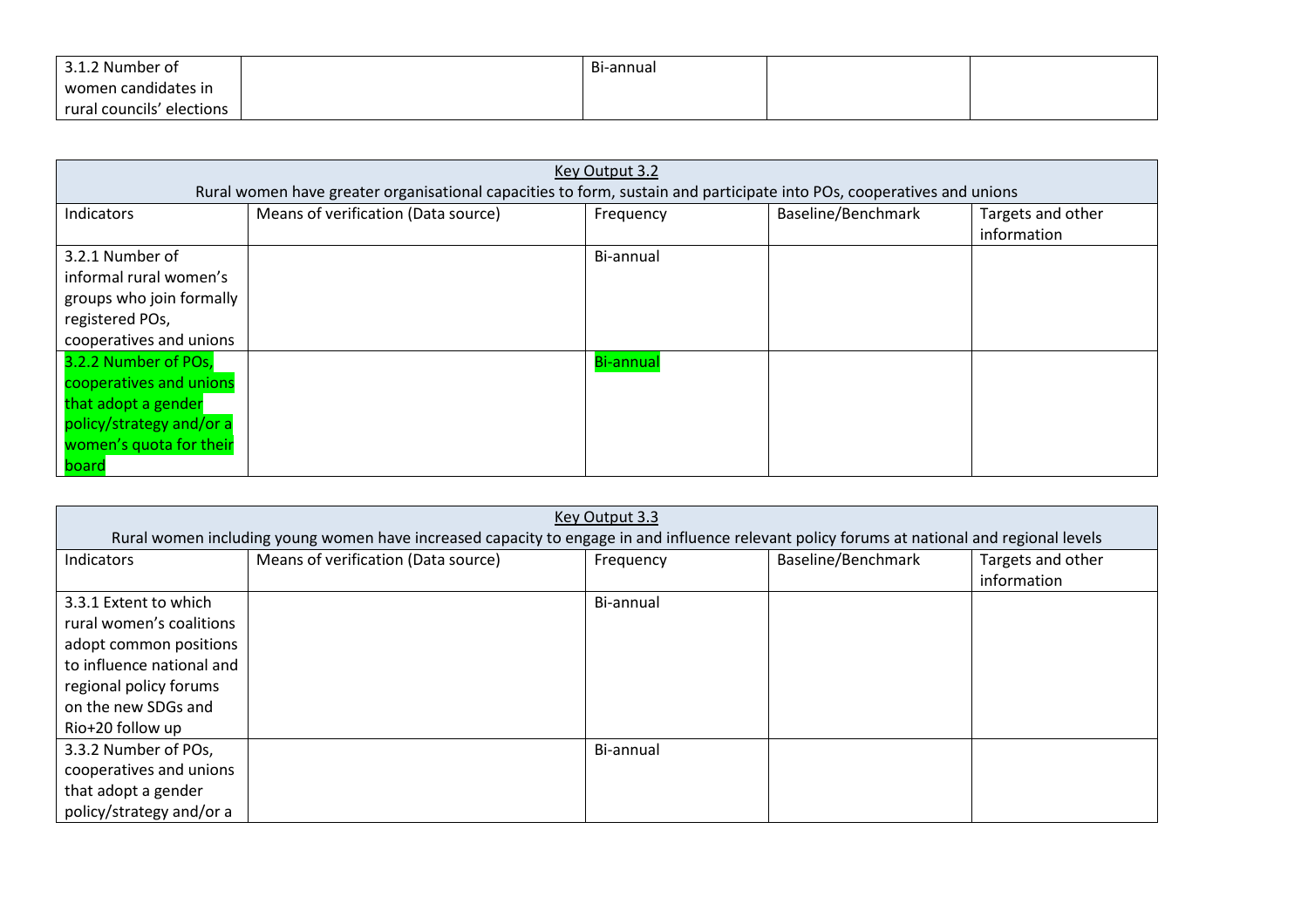| 's quota for their<br>women' |  |  |
|------------------------------|--|--|
| board                        |  |  |

| Key Output 3.4         |                                                                                                                             |           |                    |                   |
|------------------------|-----------------------------------------------------------------------------------------------------------------------------|-----------|--------------------|-------------------|
|                        | Rural women, including young women have enhanced awareness on their rights in a more supportive community/local environment |           |                    |                   |
| Indicators             | Means of verification (Data source)                                                                                         | Frequency | Baseline/Benchmark | Targets and other |
|                        |                                                                                                                             |           |                    | information       |
| 3.4.1 Number of rural  |                                                                                                                             | Bi-annual |                    |                   |
| women and young        |                                                                                                                             |           |                    |                   |
| women participating in |                                                                                                                             |           |                    |                   |
| community listening    |                                                                                                                             |           |                    |                   |
| clubs                  |                                                                                                                             |           |                    |                   |

| Outcome 4: A more gender responsive policy environment is secured for the economic empowerment of rural women |                                     |           |                 |                   |
|---------------------------------------------------------------------------------------------------------------|-------------------------------------|-----------|-----------------|-------------------|
| Indicators                                                                                                    | Means of verification (Data source) | Frequency | <b>Baseline</b> | Targets and other |
|                                                                                                               |                                     |           |                 | Information       |
| % of government                                                                                               |                                     | Annual    |                 |                   |
| budgets and donor                                                                                             |                                     |           |                 |                   |
| funding allocated to                                                                                          |                                     |           |                 |                   |
| programmes benefitting                                                                                        |                                     |           |                 |                   |
| rural women                                                                                                   |                                     |           |                 |                   |
| Number of countries                                                                                           |                                     | Annual    |                 |                   |
| including special                                                                                             |                                     |           |                 |                   |
| measures to guarantee                                                                                         |                                     |           |                 |                   |
| women's equal rights to                                                                                       |                                     |           |                 |                   |
| landownership and                                                                                             |                                     |           |                 |                   |
| control <sup>21</sup>                                                                                         |                                     |           |                 |                   |

Key Output 4.1 Policy makers and parliamentarians have enhanced capacities to effectively mainstream gender into land, food, agriculture, nutrition and rural employmentpolicies, laws and budgets

<sup>21</sup> http://www.fao.org/gender-landrights-database/legislation-assessment-tool/indicators/en/?sta\_id=964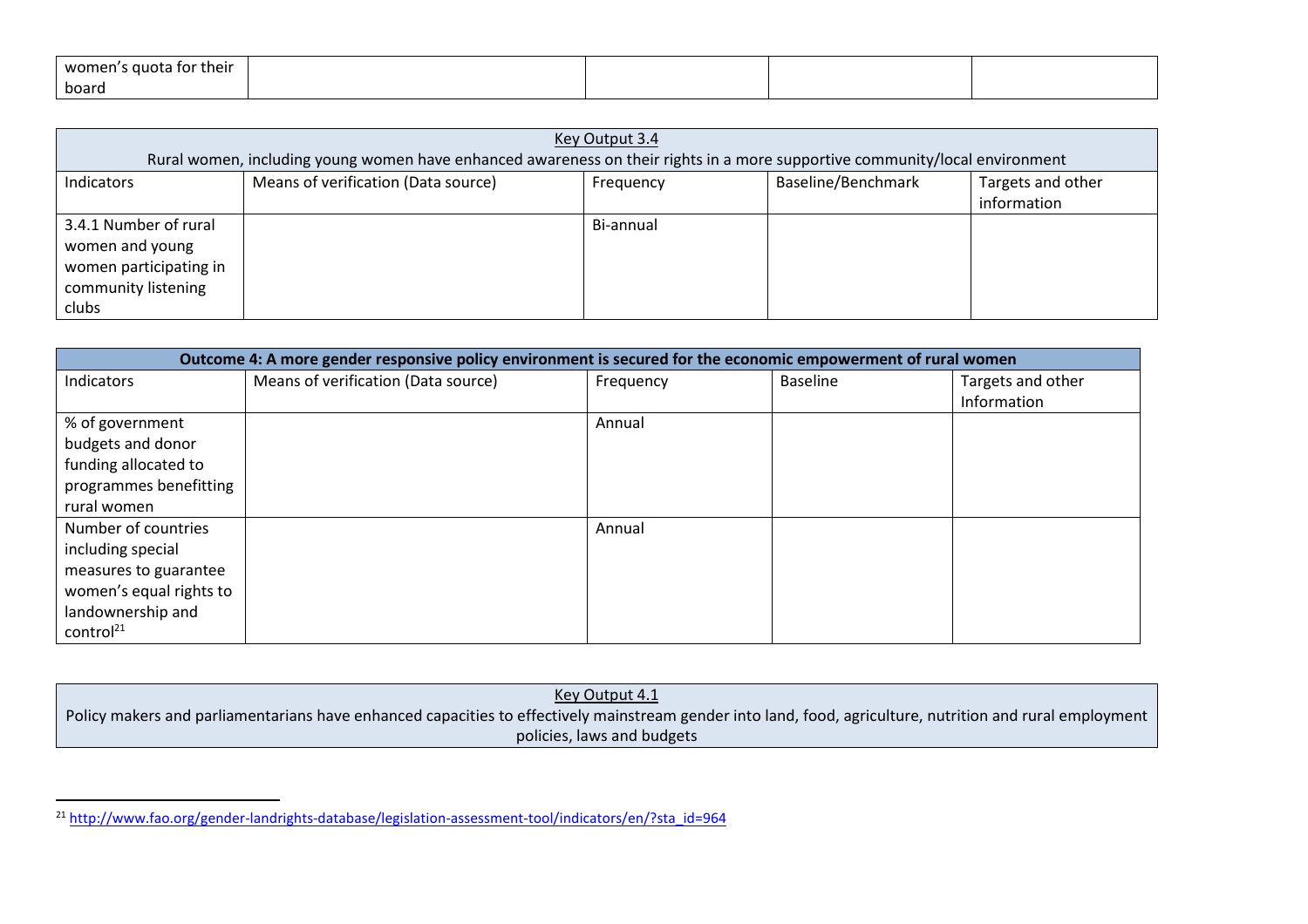| Indicators              | Means of verification (Data source) | Frequency        | Baseline/Benchmark | Targets and other |
|-------------------------|-------------------------------------|------------------|--------------------|-------------------|
|                         |                                     |                  |                    | information       |
| 4.1.1 Extent to which   |                                     | <b>Bi-annual</b> |                    |                   |
| national land, food,    |                                     |                  |                    |                   |
| nutrition, agricultural |                                     |                  |                    |                   |
| and rural development   |                                     |                  |                    |                   |
| policies and laws make  |                                     |                  |                    |                   |
| provisions for gender   |                                     |                  |                    |                   |
| equality and women's    |                                     |                  |                    |                   |
| empowerment             |                                     |                  |                    |                   |

| Key Output 4.2             |                                                                                                    |           |                    |                   |
|----------------------------|----------------------------------------------------------------------------------------------------|-----------|--------------------|-------------------|
|                            | Gender availability of tools and data to track progress in the economic empowerment of rural women |           |                    |                   |
| Indicators                 | Means of verification (Data source)                                                                | Frequency | Baseline/Benchmark | Targets and other |
|                            |                                                                                                    |           |                    | information       |
| 4.2.1 Number of            |                                                                                                    | Bi-annual |                    |                   |
| countries where the        |                                                                                                    |           |                    |                   |
| "Women's                   |                                                                                                    |           |                    |                   |
| empowerment in             |                                                                                                    |           |                    |                   |
| agriculture index"         |                                                                                                    |           |                    |                   |
| (WEAI) is piloted or       |                                                                                                    |           |                    |                   |
| mainstreamed in            |                                                                                                    |           |                    |                   |
| <b>National Statistics</b> |                                                                                                    |           |                    |                   |

| Key Output 4.3<br>An enabling environment is promoted to reflect rural women's priorities in regional policy processes                           |                                     |           |                    |                                  |  |  |  |
|--------------------------------------------------------------------------------------------------------------------------------------------------|-------------------------------------|-----------|--------------------|----------------------------------|--|--|--|
| Indicators                                                                                                                                       | Means of verification (Data source) | Frequency | Baseline/Benchmark | Targets and other<br>information |  |  |  |
| 4.3.1 Number of<br>national / regional /<br>global dialogue<br>mechanisms on<br>agriculture, rural<br>development and land<br>that involve rural |                                     | Bi-annual |                    |                                  |  |  |  |